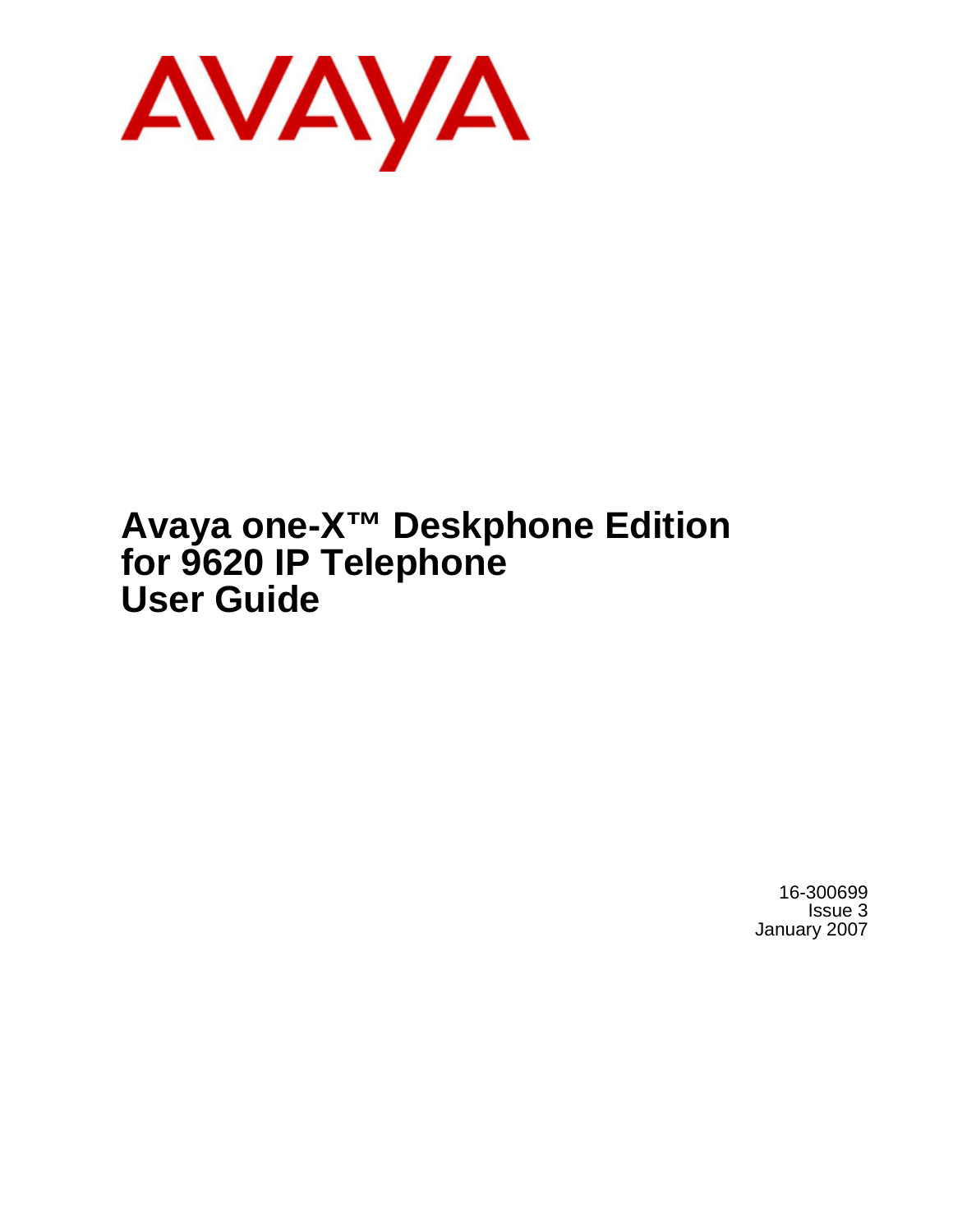## **Contents**

| Configuring simultaneous ringing for multiple telephones (EC500)  14 |  |
|----------------------------------------------------------------------|--|
|                                                                      |  |
| Sending an incoming call directly to voicemail  15                   |  |
|                                                                      |  |
|                                                                      |  |
|                                                                      |  |
|                                                                      |  |
|                                                                      |  |
|                                                                      |  |
|                                                                      |  |
|                                                                      |  |
|                                                                      |  |
|                                                                      |  |
|                                                                      |  |
|                                                                      |  |
|                                                                      |  |
|                                                                      |  |
|                                                                      |  |
|                                                                      |  |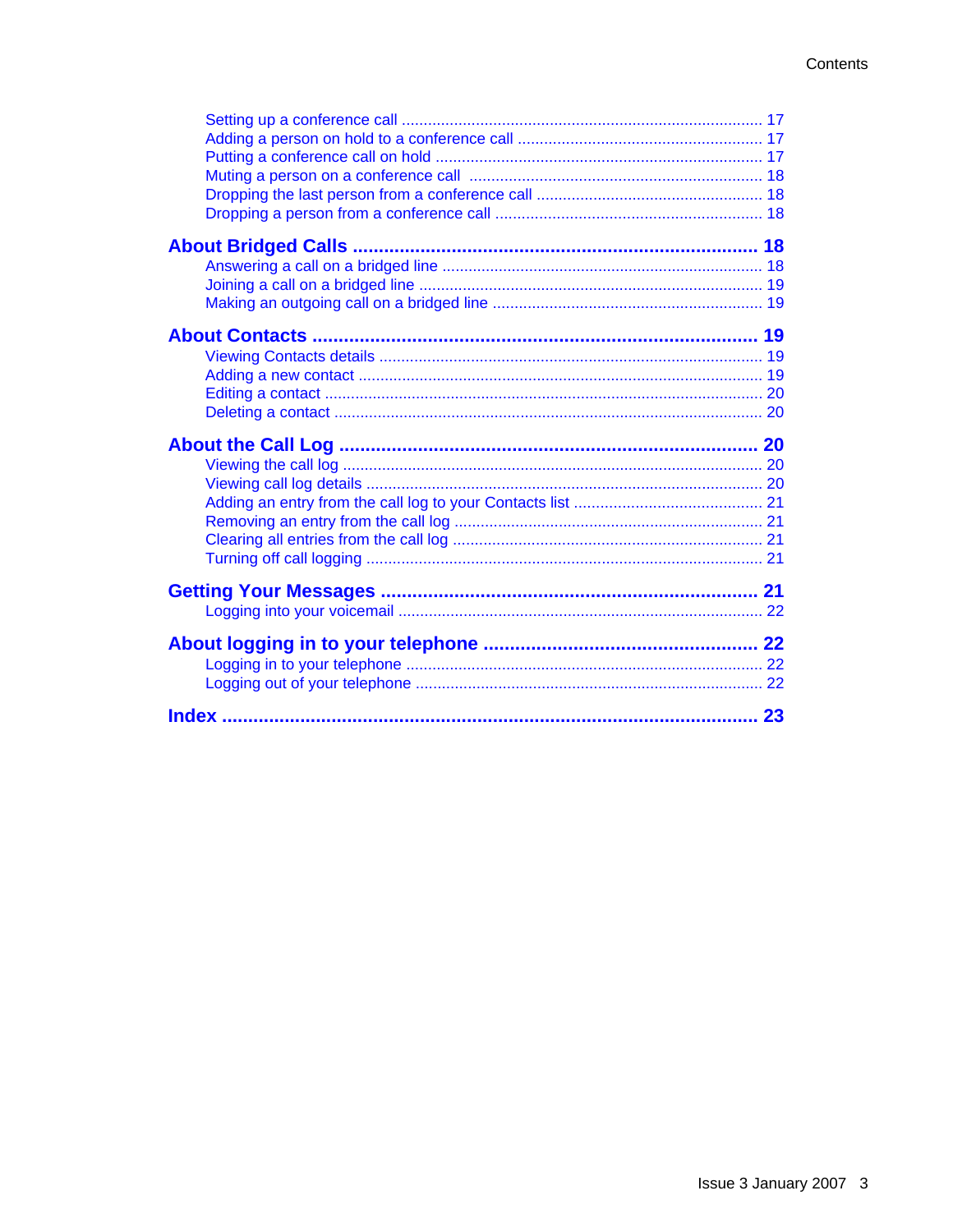**Contents**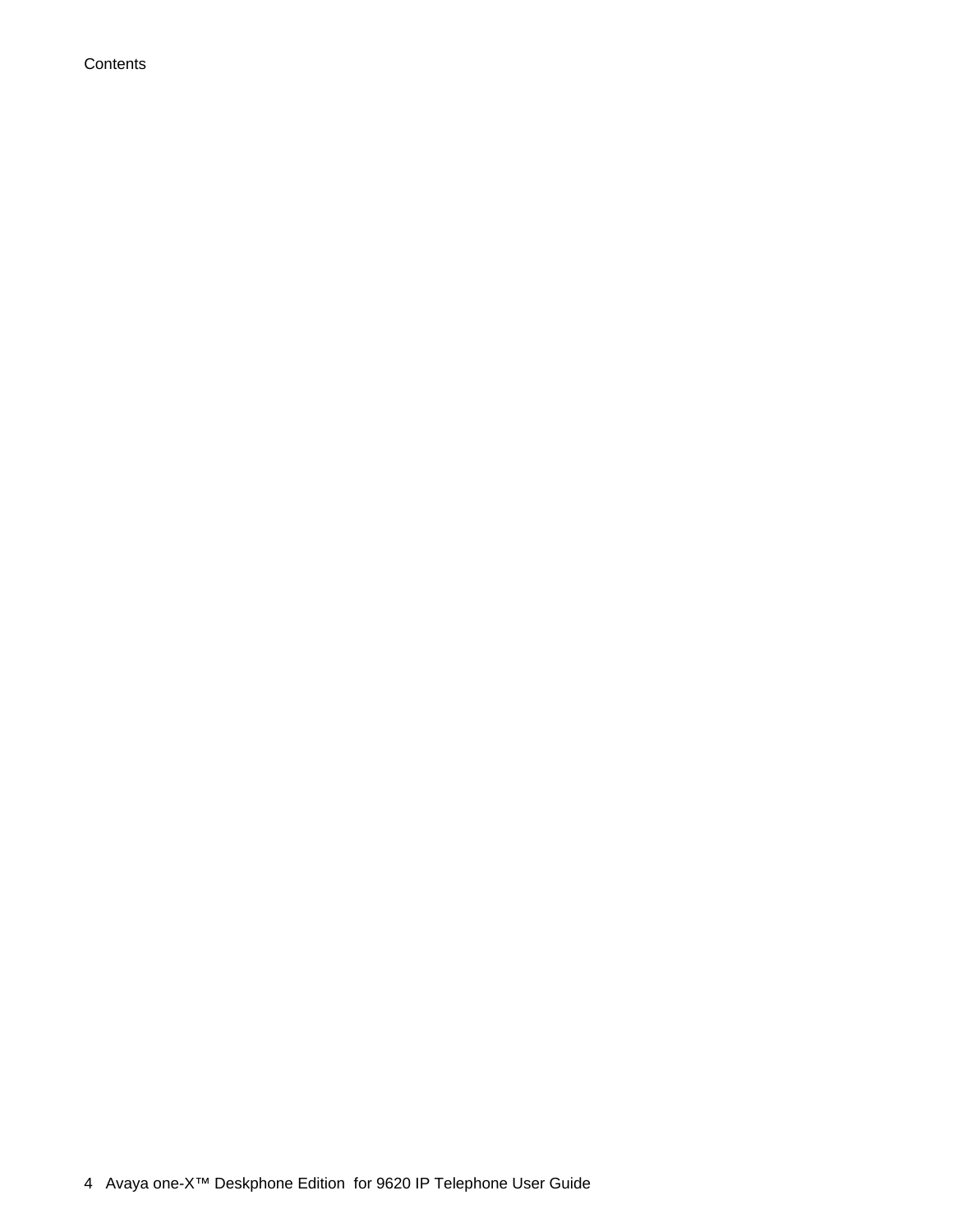## <span id="page-4-0"></span>**Notices**

© 2007 Avaya Inc.

All Rights Reserved.

#### **Notice**

While reasonable efforts were made to ensure that the information in this document was complete and accurate at the time of printing, Avaya Inc. can assume no liability for any errors. Changes and corrections to the information in this document may be incorporated in future releases.

#### **Note:**

Using a cell, mobile, or GSM phone, or a two-way radio in close proximity to an Avaya IP Phone might cause interference.

For full legal page information, please see the complete document, Avaya Legal Page for Hardware Documentation, Document number 03-600759.

To locate this document on our website, simply go to http://www.avaya.com/support and search for the document number in the search box.

#### **Documentation disclaimer**

Avaya Inc. is not responsible for any modifications, additions, or deletions to the original published version of this documentation unless such modifications, additions, or deletions were performed by Avaya. Customer and/or End User agree to indemnify and hold harmless Avaya, Avaya's agents, servants and employees against all claims, lawsuits, demands, and judgments arising out of, or in connection with, subsequent modifications, additions or deletions to this documentation to the extent made by the Customer or End User.

#### **Link disclaimer**

Avaya Inc. is not responsible for the contents or reliability of any linked Web sites referenced elsewhere within this documentation, and Avaya does not necessarily endorse the products, services, or information described or offered within them. We cannot guarantee that these links will work all of the time and we have no control over the availability of the linked pages.

#### **Warranty**

Avaya Inc. provides a limited warranty on this product. Refer to your sales agreement to establish the terms of the limited warranty. In addition, Avaya's standard warranty language, as well as information regarding support for this product, while under warranty, is available through the following Web site: http://www.avaya.com/support

#### **Copyright**

Except where expressly stated otherwise, the Product is protected by copyright and other laws respecting proprietary rights. Unauthorized reproduction, transfer, and or use can be a criminal, as well as a civil, offense under the applicable law.

#### **Avaya support**

Avaya Inc. provides a telephone number for you to use to report problems or to ask questions about your product. The support telephone number is 1-800-242-2121 in the United States. For additional support telephone numbers, see the Avaya Web site: http:// www.avaya.com/support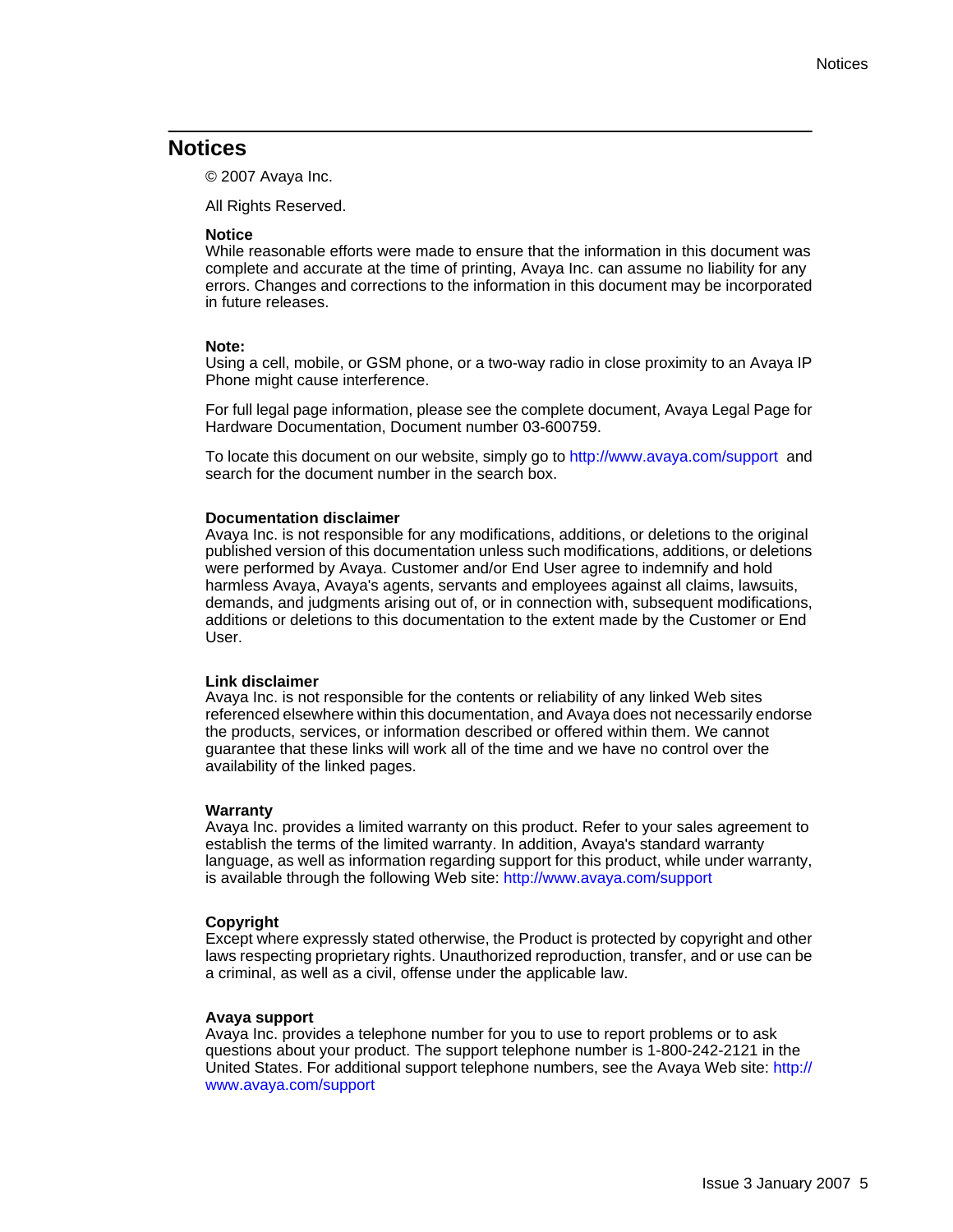6 Avaya one-X™ Deskphone Edition for 9620 IP Telephone User Guide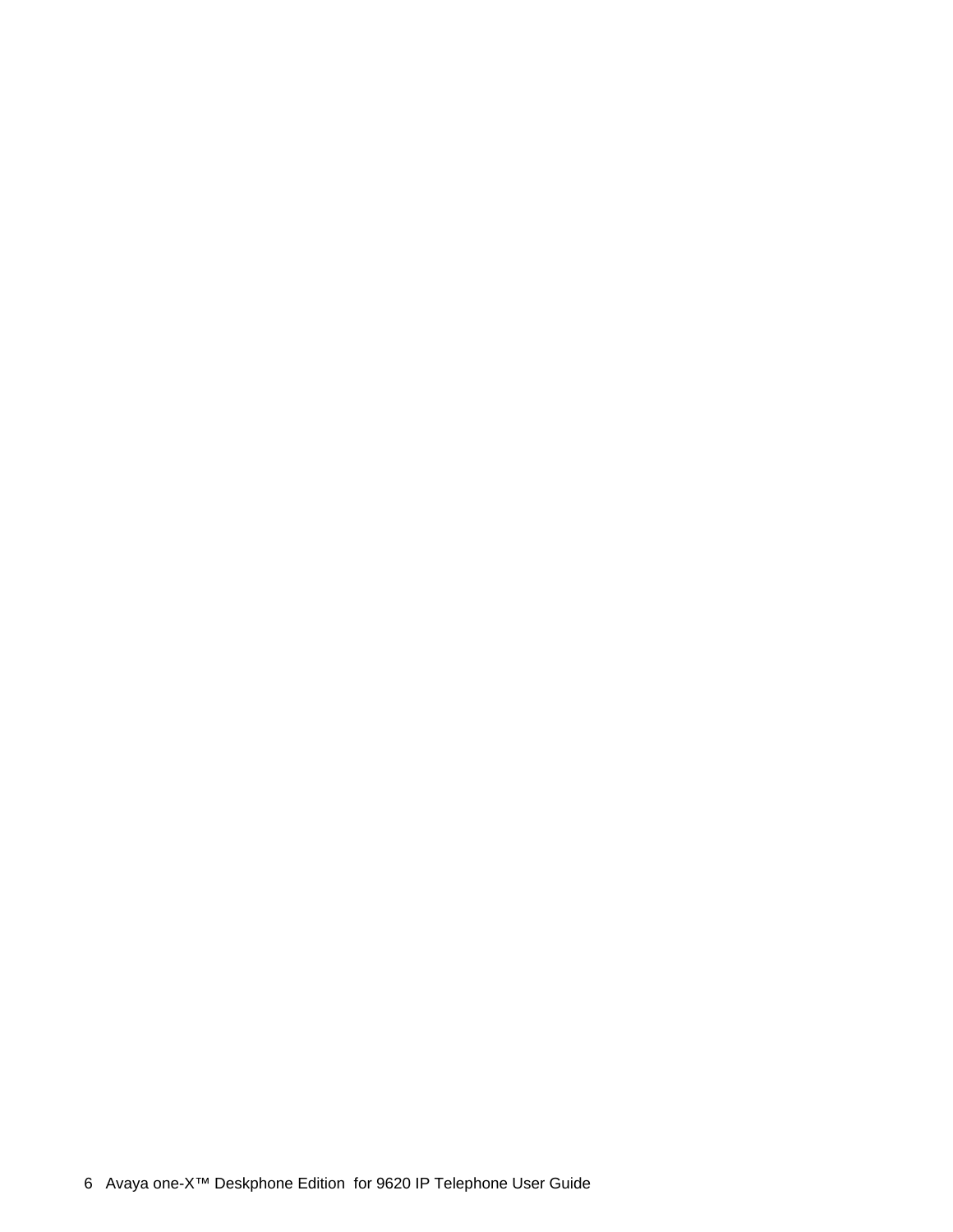## <span id="page-6-0"></span>**Introduction to the 9620 IP Telephone**

Your telephone provides many features, including a Phone screen for viewing and managing your calls, a Call Log, a Contacts list, an integrated WML browser, a menu of options and settings, and access to your voicemail.

Not all functions and features described in this user guide may be available on your telephone. If you find that a function or feature is not available, please contact your system administrator.

#### **Overview**

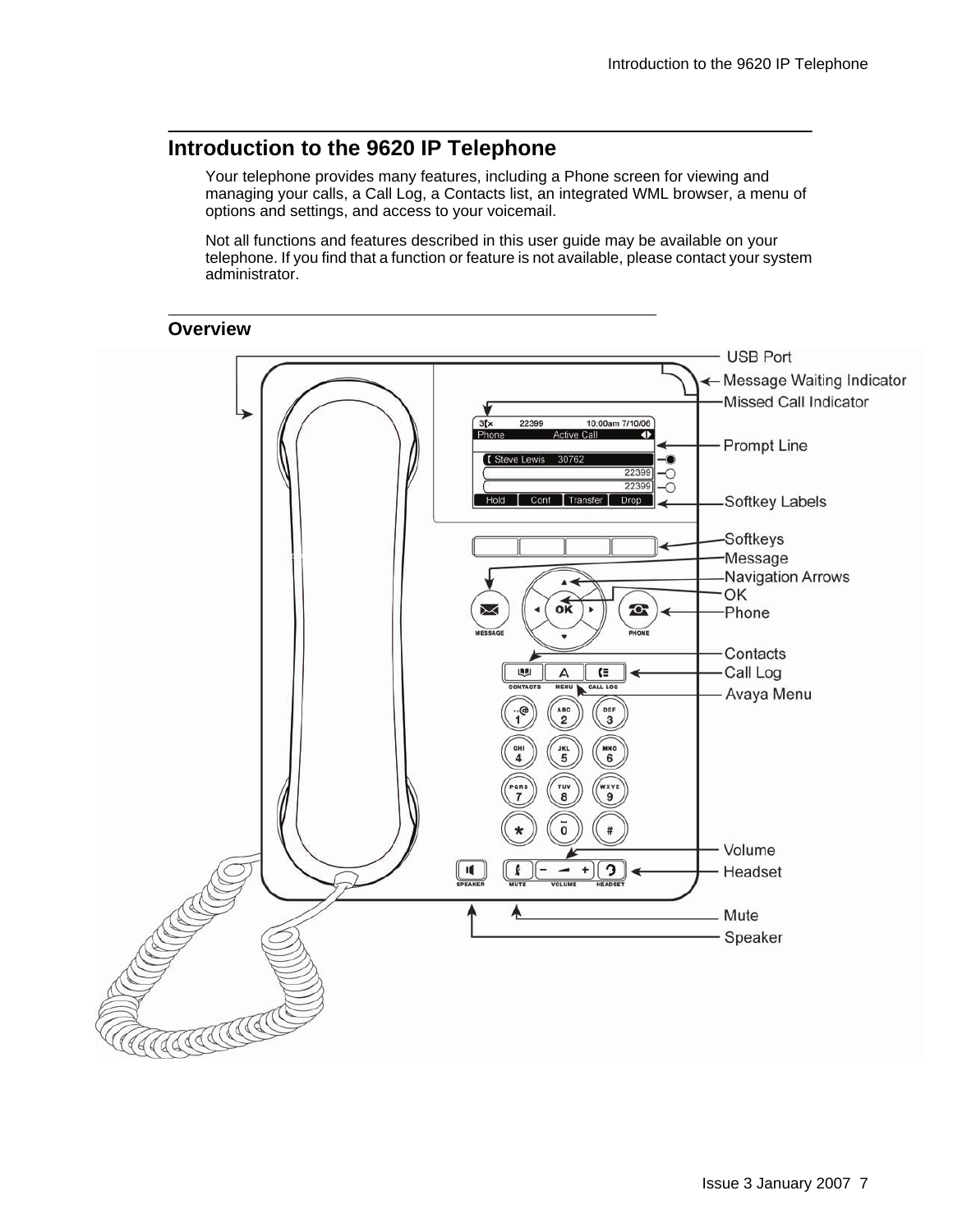<span id="page-7-0"></span>

| <b>Name</b>                     | <b>Description</b>                                                                                                                                                                                                                                                      |
|---------------------------------|-------------------------------------------------------------------------------------------------------------------------------------------------------------------------------------------------------------------------------------------------------------------------|
| <b>USB Port</b>                 | If your phone gets its power from a local AC power adapter (and not<br>directly from the voice/data network connection), you can recharge<br>a battery-powered device using your phone's USB port. Connect the<br>device to your phone with a USB cable to recharge it. |
| Message Waiting<br>Indicator    | An illuminated red light in the upper-right corner of your phone<br>indicates you have voicemail messages waiting. If Visual Alerting is<br>enabled, this light flashes when you receive an incoming call.                                                              |
| Prompt Line                     | View the prompt line to see when you can use the right or left<br>navigation arrows to view alternate screens or menus.                                                                                                                                                 |
| Softkeys                        | Use the softkeys to act on objects displayed on the screen. The<br>softkey labels show you the action that each key produces. The<br>labels and the actions vary depending on the object that is selected.                                                              |
| Message                         | Press the Message button to connect directly to your voicemail<br>system.                                                                                                                                                                                               |
| Navigation<br>Arrows            | Use the up and down navigation arrows to scroll through lists. Use<br>the right and left navigation arrows to navigate between menus or to<br>move the cursor during text input.                                                                                        |
| OK                              | Press the OK button for a shortcut to an action. For example, when<br>you select a call log entry, pressing OK dials the number.                                                                                                                                        |
| Phone                           | Press Phone to view and manage your calls.                                                                                                                                                                                                                              |
| Contacts                        | Press Contacts to view the entries in your contact list.                                                                                                                                                                                                                |
| Call Log                        | Press Call Log to view a list of your outgoing, incoming, and missed<br>calls.                                                                                                                                                                                          |
| <b>Missed Call</b><br>Indicator | The icon on the Call Log button is illuminated when you have missed<br>calls. The top line shows the Missed Call icon and the number of calls<br>missed.                                                                                                                |
| Avaya Menu                      | Press Avaya Menu to configure options and settings, access the<br>browser, log out, or view network information.                                                                                                                                                        |
| Volume                          | Press volume to adjust the volume of the handset, headset, speaker,<br>and ringer.                                                                                                                                                                                      |
| Headset                         | Press Headset to use the headset if it is connected. Only HIS<br>headset cords are compatible with your phone.                                                                                                                                                          |
| Mute                            | Press Mute to mute a call in progress. To take a call off mute, press<br>Mute again.                                                                                                                                                                                    |
| Speaker                         | Press Speaker to use the speakerphone. To take a call off<br>speakerphone, lift the handset and press Speaker.                                                                                                                                                          |

#### **9620 IP Telephone Button/Feature Descriptions**

#### **About Scrolling and Navigation**

When navigating through the options and features on your telephone display, use the navigation arrows to scroll and buttons to select lines or options.

Use the up and down navigation arrows to scroll up or down through lists. Use the right and left navigation arrows to go to other screens when indicated by the Prompt Line or to move the cursor right or left when entering text.

When you scroll to a line on the display, that line is selected. The selected line is highlighted in black and white letters. The softkey labels will change according to the options available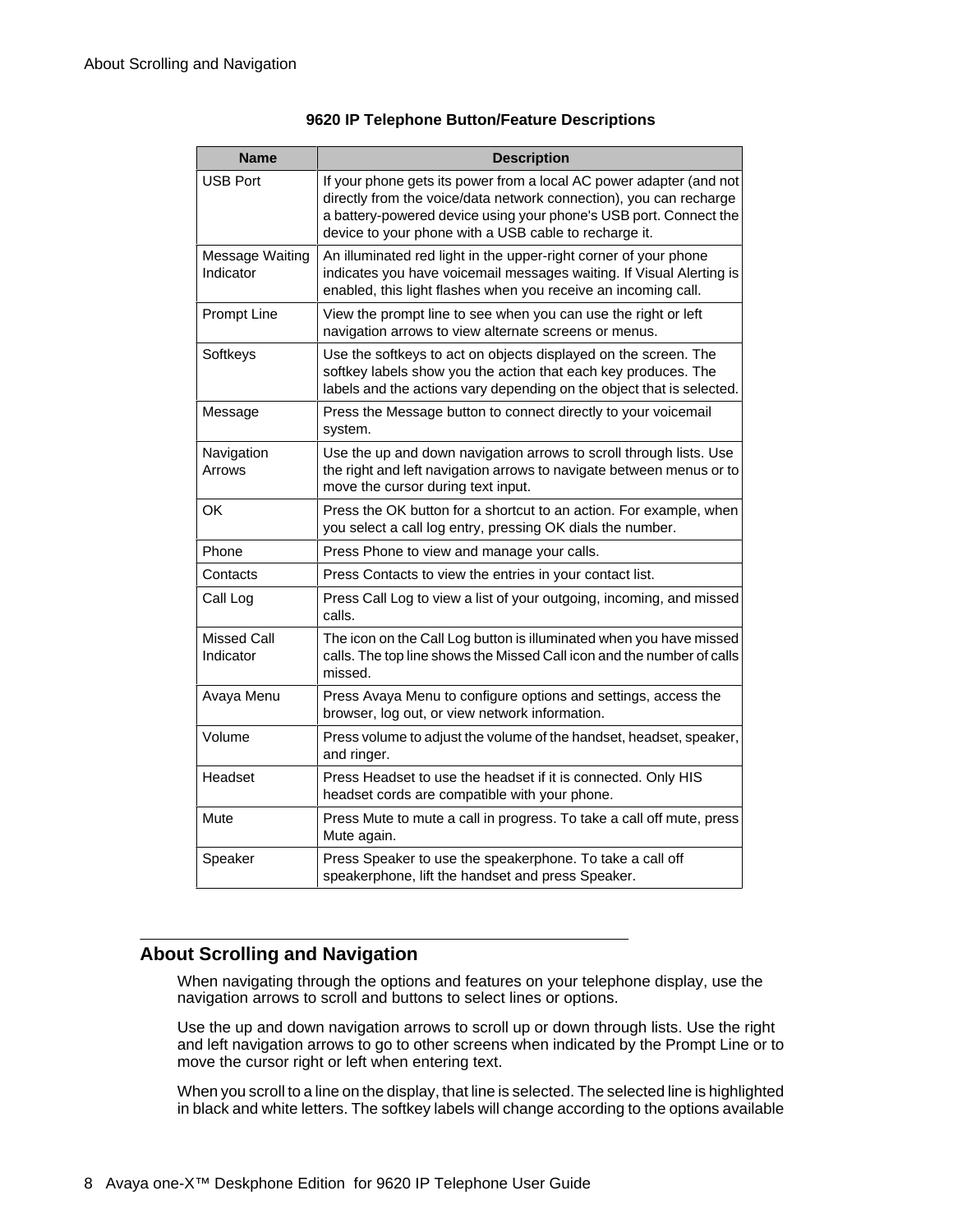<span id="page-8-0"></span>for the highlighted line. The OK button is a shortcut for the default action. For example, when you select an entry in your Contacts list, pressing OK places a call to that person.

#### **About Your Telephone Stand**

Your telephone can be placed in two positions, a lower position and an upright position. You can adjust the display screen to different angles. To move the display screen, gently pull from the top of the display screen towards you. As you pull the screen towards you, you will hear a clicking sound. Each of these clicks is a locking position for the display screen. Gently push on the display screen to adjust the screen to a previous position.

If your phone is in the upright position, reverse the tab located below the switchhook in the top ear piece pocket (on the front of the phone). This will keep the handset seated in the correct position. You will need a small screwdriver to lift this tab out.

## **About the Avaya Menu**

You can use the Avaya Menu to adjust and customize options and settings for your telephone, access additional Web-based applications, get information about your phone and network settings, and log out. When you press the Avaya Menu button, you see one of the following menus, depending on how your administrator has set up your system and on the applications available to you:

| <b>Sample Menu 1</b>                                                              | <b>Sample Menu 2</b>                                                                         | <b>Sample Menu 3</b>                                                                                         |
|-----------------------------------------------------------------------------------|----------------------------------------------------------------------------------------------|--------------------------------------------------------------------------------------------------------------|
| > Options & Settings<br>> Browser<br>> Network Information<br>> About Avaya one-X | > Your 1st Web<br><b>Application</b><br>> Phone Settings<br>> Log Out<br>> About Avaya one-X | > Call Settings<br>> Application Settings<br>> Screen & Sound<br>> Advanced Options<br>> Network Information |
|                                                                                   |                                                                                              | > Log Out                                                                                                    |

For example, to adjust the brightness or contrast of your screen, press the  $\blacktriangle$  to go to the Avaya Menu, scroll down to **Screen & Sound Options**, and press **Select** or **OK**. Choose **Brightness...** or **Contrast...** and press **Change** or **OK**. **Note:**

On menus with WML applications, select **Phone Settings** to access the standard telephone Options & Settings menu.

Options & Settings or Phone Settings, if your menu is customized, lets you change your call settings, personalize button labels, adjust brightness and contrast, select your ringing pattern, and more.

The Browser menu contains additional web-based applications. (If no web applications are available for your phone, the Browser menu is not shown.)

Network Information shows a summary of network-related parameters for your phone.

About Avaya one-X provides the release number of your telephone software.

#### **About Options & Settings**

The Options & Settings menu contains choices for:

• Call Settings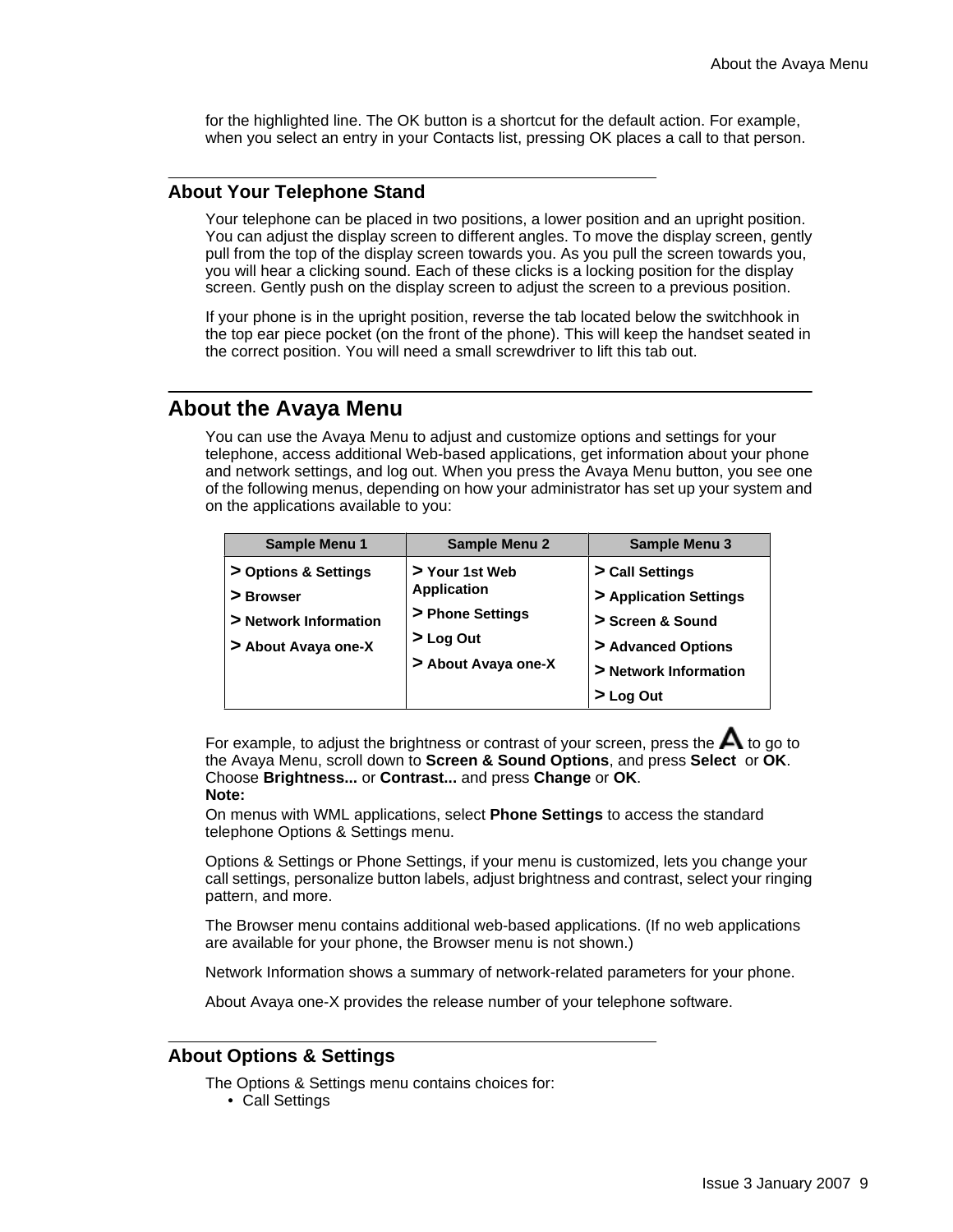- <span id="page-9-0"></span>• Application Settings
- Screen & Sound Options
- Advanced Options

#### **Note:**

Options & Settings is called Phone Settings if you have a customized menu.

Call Settings includes choices for automatically displaying the Phone screen when you get an incoming call or when you place a call, turning call timers on or off, controlling how Redial works, turning Visual Alerting on or off, and more.

Application Settings includes choices for turning call logging on or off and for personalizing your button labels.

Screen & Sound Options includes choices for adjusting your phone's brightness and contrast, ring pattern, and button clicks and tones.

Advanced Options includes choices for backing up and restoring your settings, options, and button labels. You can also set AGC for your handset, headset, and/or speaker audio.

## **Setting Go To Phone Screen on Calling**

Set Go to Phone Screen on Calling to Yes to automatically display the Phone screen when you place a call.

- 1. Press **Avaya Menu**.
- 2. Select Options & Settings or Phone Settings.
- 3. Press **Select** or **OK**.
- 4. Select Call Settings.
- 5. Press **Select** or **OK**.
- 6. Select Go to Phone Screen on Calling.
- 7. Press **Change** or **OK** to set the option to Yes or No
- 8. Press **Save**.

#### **Setting Go To Phone Screen on Ringing**

Set Go to Phone Screen on Ringing to Yes to automatically display the Phone screen when you get an incoming call.

- 1. Press **Avaya Menu**.
- 2. Select Options & Settings or Phone Settings.
- 3. Press **Select** or **OK**.
- 4. Select Call Settings.
- 5. Press **Select** or **OK**.
- 6. Select Go to Phone Screen on Ringing.
- 7. Press **Change** or **OK** to set the option to Yes or No
- 8. Press **Save**.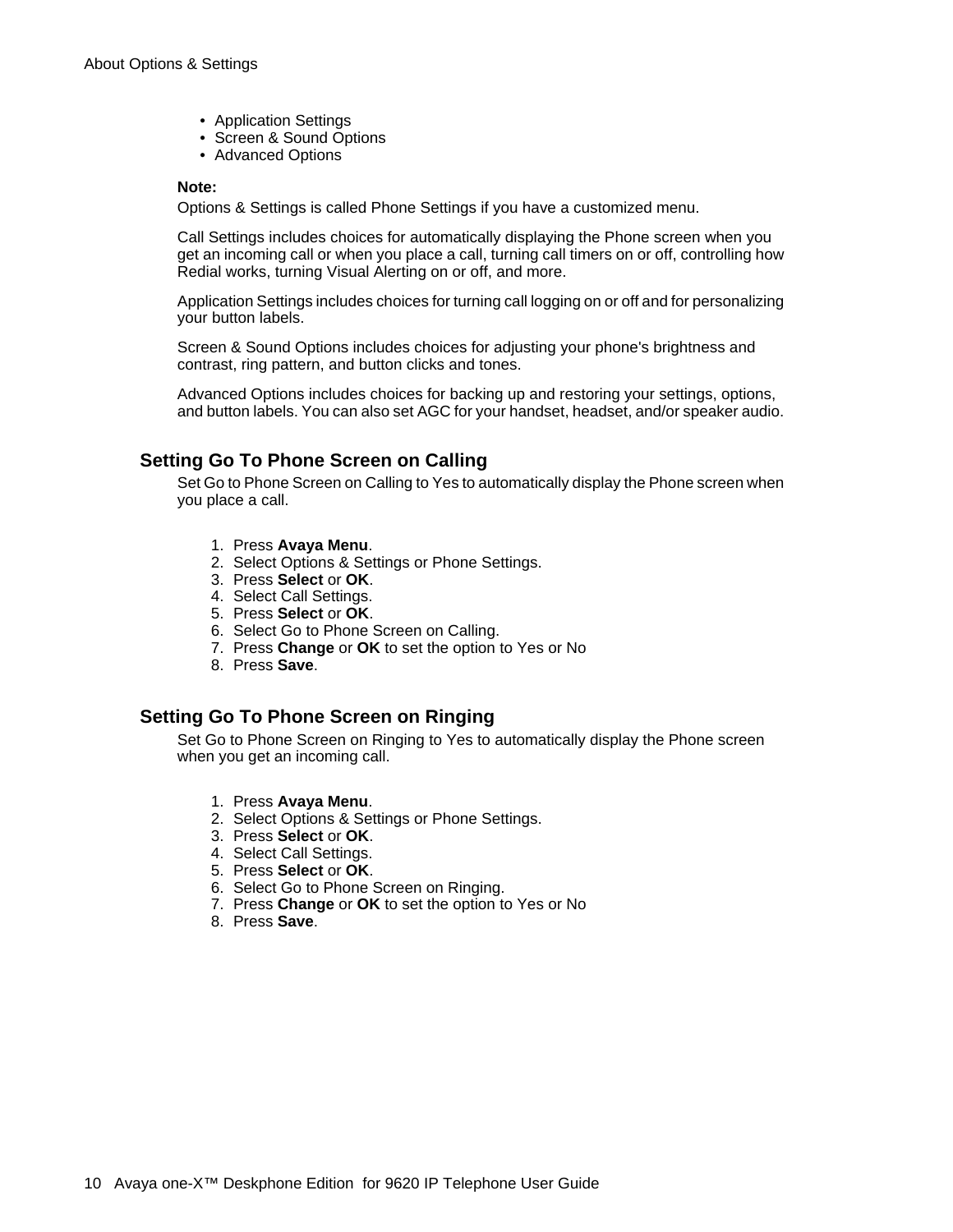#### <span id="page-10-0"></span>**Setting redial options**

You can set Redial to dial the last number you dialed or to display a list of the last numbers you dialed.

- 1. Press **Avaya Menu**.
- 2. Select Options & Settings or Phone Settings.
- 3. Press **Select** or **OK**.
- 4. Select Call Settings.
- 5. Press **Select** or **OK**.
- 6. Select Redial.
- 7. Press **Change** or **OK** to toggle between One Number and List.
- 8. Press **Save**.

#### **Configuring call timers**

You can set your call settings to display the duration of calls. You can turn the call timer display on or off.

- 1. Press **Avaya Menu**.
- 2. Select Options & Settings or Phone Settings.
- 3. Press **Select** or **OK**.
- 4. Select Call Settings.
- 5. Press **Select** or **OK**.
- 6. Select Display Call Timers.
- 7. Press **Change** or **OK**.
- 8. Press **Save**.

#### **Configuring visual alerts**

When the Visual Alerting option is turned on, incoming calls cause the LED in the top right corner of the phone to flash. You can turn Visual Alerting on or off.

- 1. Press **Avaya Menu**.
- 2. Select Options & Settings or Phone Settings.
- 3. Press **Select** or **OK**.
- 4. Select Call Settings.
- 5. Press **Select** or **OK**.
- 6. Select Visual Alerting.
- 7. Press **Change** or **OK** to turn Visual Alerting on or off.
- 8. Press **Save**.

#### **Adjusting the brightness or contrast of the display**

- 1. Press **Avaya Menu**.
- 2. Select Options & Settings or Phone Settings.
- 3. Press **Select** or **OK**.
- 4. Select Screen & Sound Options.
- 5. Press **Select** or **OK**.
- 6. Select Brightness *or* Contrast.
- 7. Press **Change or OK**.
- 8. Select Phone *or* an SBM24 Module.
- 9. Scroll to the right or left to adjust the brightness or contrast.
- 10. Press **Save** or **OK**.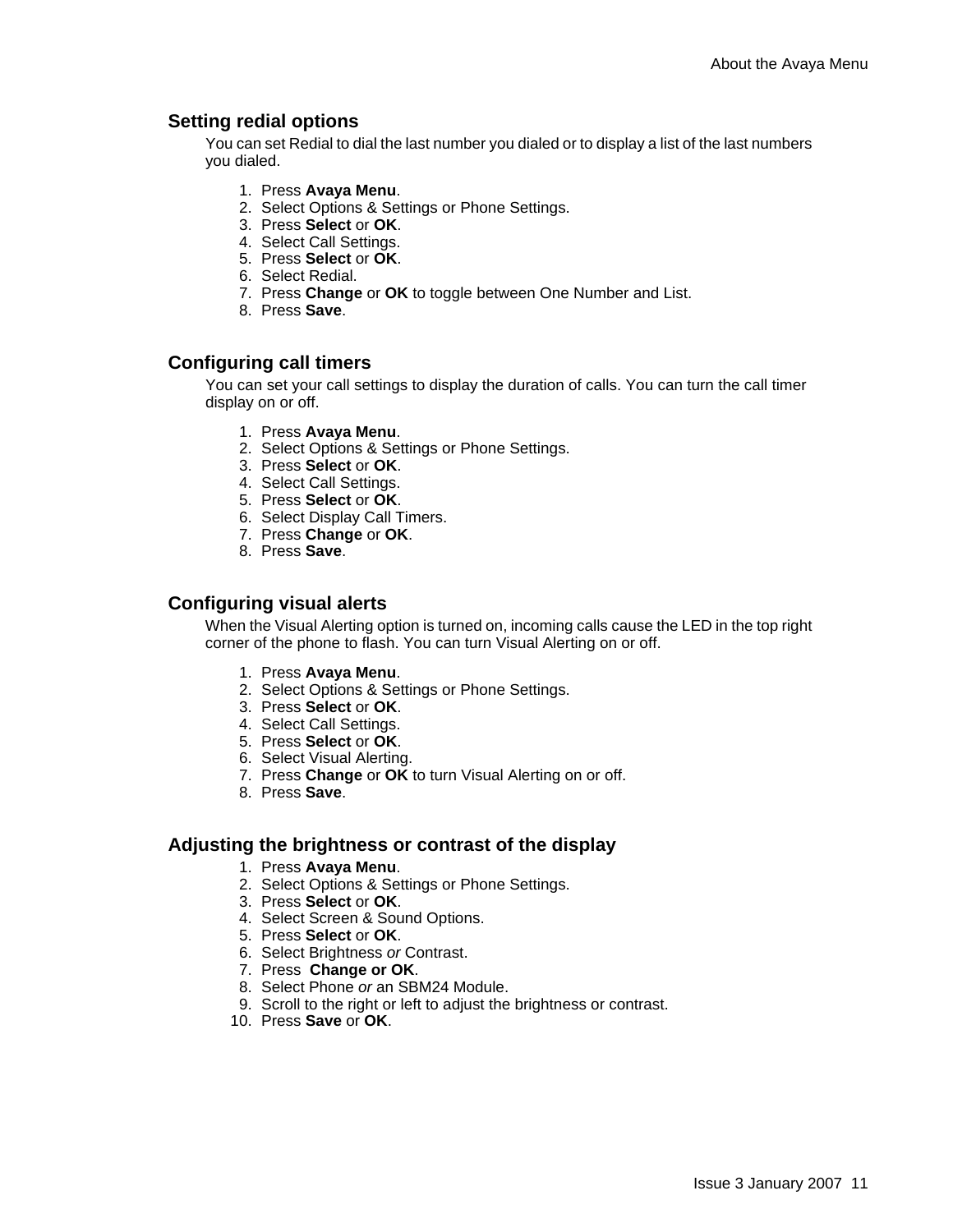## <span id="page-11-0"></span>**Turning button click sounds on and off**

- 1. Press **Avaya Menu**.
- 2. Select Options & Settings or Phone Settings.
- 3. Press **Select** or **OK**.
- 4. Select Screen & Sound Options.
- 5. Press **Select** or **OK**.
- 6. Select Button Clicks.
- 7. Press **Change** or **OK** to turn sounds on or off.
- 8. Press **Save**.

#### **Turning error tones on or off**

Your telephone beeps if you make a mistake or take an action that is not allowed. If you do not want to hear error beeps, set your error tone to Off.

- 1. Press **Avaya Menu**.
- 2. Select Options & Settings or Phone Settings.
- 3. Press **Select** or **OK**.
- 4. Select Screen & Sound Options.
- 5. Press **Select** or **OK**.
- 6. Select Error Tones.
- 7. Press **Change** or **OK** to turn error tones on or off.
- 8. Press **Save**.

#### **Turning large text on or off**

- 1. Press **Avaya Menu**.
- 2. Select Options & Settings or Phone Settings.
- 3. Press **Select** or **OK**.
- 4. Select Screen & Sound Options.
- 5. Press **Select** or **OK**.
- 6. Select Text Size.
- 7. Press **Change** or **OK** to turn large text on or off.
- 8. Press **Save**.

#### **Changing the ring pattern**

- 1. Press **Avaya Menu**.
- 2. Select Options & Settings or Phone Settings.
- 3. Press **Select** or **OK**.
- 4. Select Screen & Sound Options.
- 5. Press **Select** or **OK**.
- 6. Select Personalized Ringing.
- 7. Press **Change** or **OK** to see a list of the available ring patterns.
- 8. Select a ring pattern to listen to it.
- 9. Press **Play** or **OK** to hear it again.
- 10. Press **Save** to make it your ring pattern.

#### **Editing button labels**

You can change the labels that are displayed for your extensions, features, and abbreviated dial or speed dial buttons. For example, you can change the label for your extension to "My Line."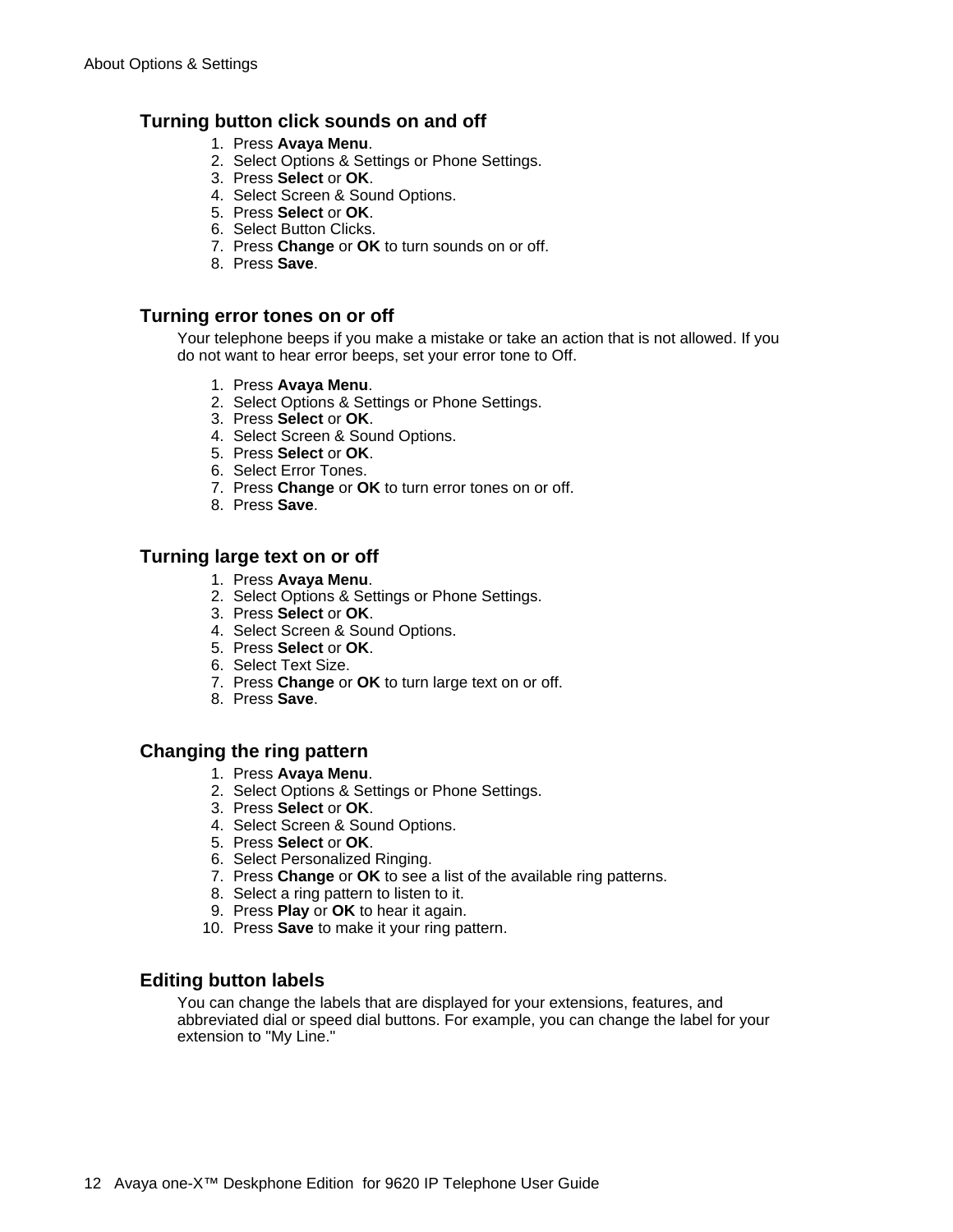- <span id="page-12-0"></span>1. Press **Avaya Menu**.
- 2. Select Options & Settings or Phone Settings.
- 3. Press **Select** or **OK**.
- 4. Select Application Settings.
- 5. Press **Select** or **OK**.
- 6. Select Personalize Labels...
- 7. Press **Change** or **OK**.
- 8. Select the label you want to edit.

#### **Note:**

If the label you want to edit is on the Features menu, scroll right to access the Features menu, and select the label you want to edit.

- 9. Press **Edit**.
- 10. Edit the label.

Press **Clear** to clear all text fields and start over.

11. Press **Save** or **OK**.

#### **Note:**

You may revert back to the default button labels by pressing **Avaya Menu > Options & Settings > Application Settings > Restore Default Button Label** .

#### **About the Browser**

Your telephone includes a web browser capability that can be used to present additional applications. The items available through the web browser vary depending upon how your telephone was administered. If no web applications are available for your phone, the Browser menu is not presented. Contact your system administrator with any questions.

#### **Accessing your browser**

- 1. Press **Avaya Menu**.
- 2. Press **Browser** or **OK**.

## **About the Features menu**

The Features menu gives you access to advanced telephony features, such as Directory, Call Forwarding, Speed Dial, and Abbreviated Dial buttons. Directory allows you to dial other users on your system by name. You can use Send All Calls and Call Forward to have your incoming calls sent to other numbers. EC500 allows you to answer your incoming calls from your desk phone or another phone. The particular features available to you depend on what your administrator has assigned to your phone.

For more information about what features and options are available for your extension, contact your system administrator.

#### **Accessing the Features menu**

From the Phone screen, scroll right to access the Features menu.

#### **Note:**

To return to the main Phone screen, press **Exit** *or* scroll to the left.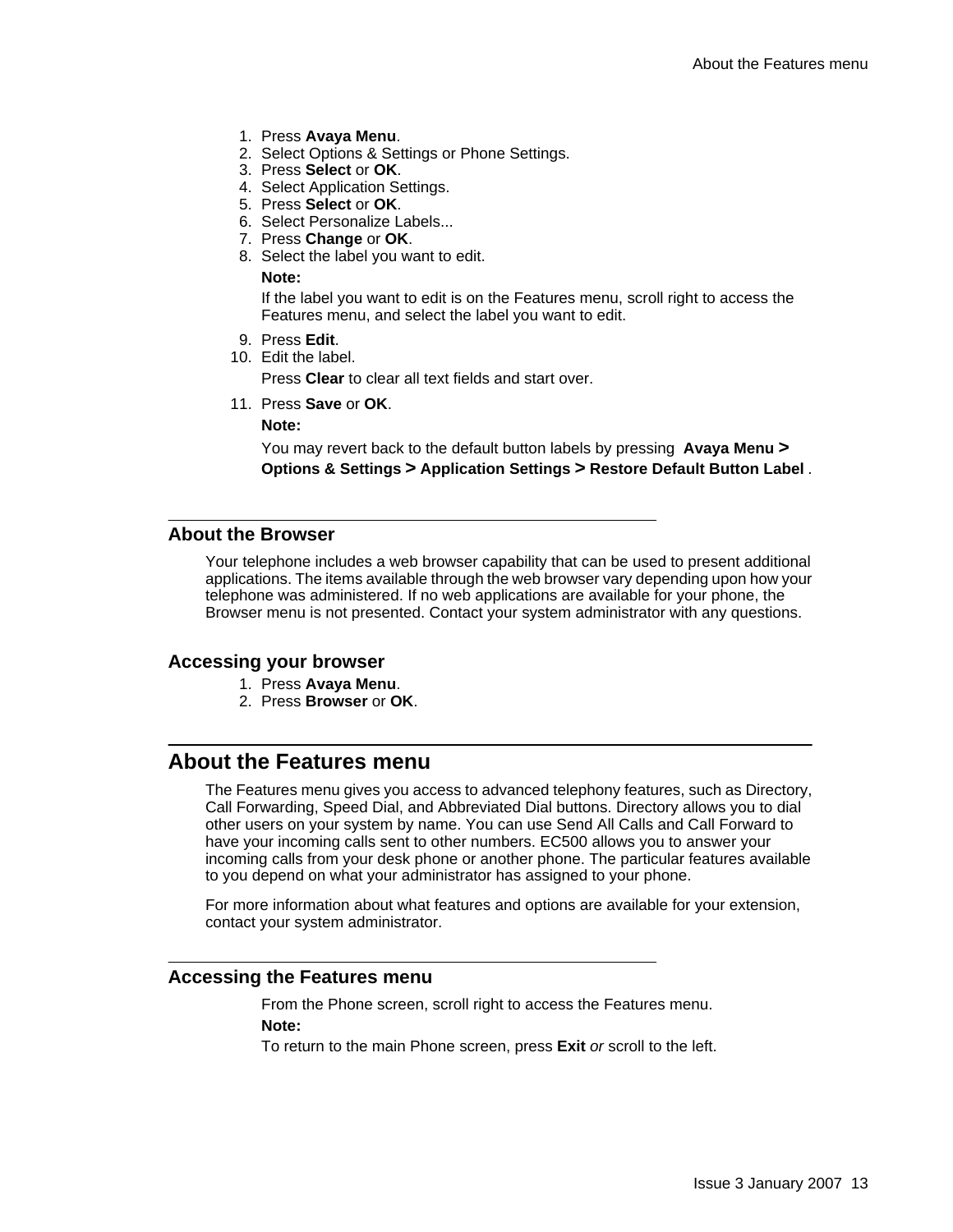#### <span id="page-13-0"></span>**Note:**

The LED next to the feature name indicates if the feature is currently on or off. If the light is on, the feature is on.

#### **Calling a person from the directory**

- 1. From the Phone screen, scroll right to access the Features menu.
- 2. Select Directory.
- 3. Press **Select** or **OK**.
- 4. Use the dialpad keys to start spelling the last name of the person you want to call. **Note:**

Press each dialpad key one time for each corresponding letter. For example, for "Hill," press 4, 4, 5, 5.

- 5. Select **Next** to view the next name alphabetically in the directory, if necessary.
- 6. Press **OK**, *or* enter the next letter.
- 7. Select **Make Call** when you see the name you want.
- 8. Press **OK** to dial the call.

#### **Configuring simultaneous ringing for multiple telephones (EC500)**

The EC500 feature allows you to have incoming calls ring on your office telephone and your cell phone at the same time. This allows you to answer office calls while you are away from your desk. The cell phone number is programmed by your system administrator.

- 1. From the Phone screen, scroll right to access the Features menu.
- 2. Select EC 500.
- 3. Press **OK** to turn simultaneous ringing on or off.

## **Answering a Call**

When you receive an incoming call, the incoming call is usually selected automatically. However, if you are already on a call or if you receive more than one incoming call at a time, you may need to select the call you want to answer manually. If you do not have the Go to Phone on Ringing option enabled, you must press **Phone** to choose a line or view call options.

Answer an incoming call in one of the following ways:

- If you are not on another call, lift the handset, or
	- press **Speaker** to answer using the speakerphone,*or* press **Headset** to answer using the headset.
- If you are on another call, from the Phone screen, scroll to the line with the incoming call and press **Answer** or **OK**,

#### **Note:**

To automatically display the Phone screen whenever you receive an incoming call, set the Go to Phone Screen on Ringing option to Yes (see [Call Settings\)](#page-9-0).

#### **Note:**

If the Auto Hold (Communication Manager) feature is enabled by your system administrator, you can answer another call without first putting an active call on hold. If Auto Hold is not enabled, you must put your active call on hold before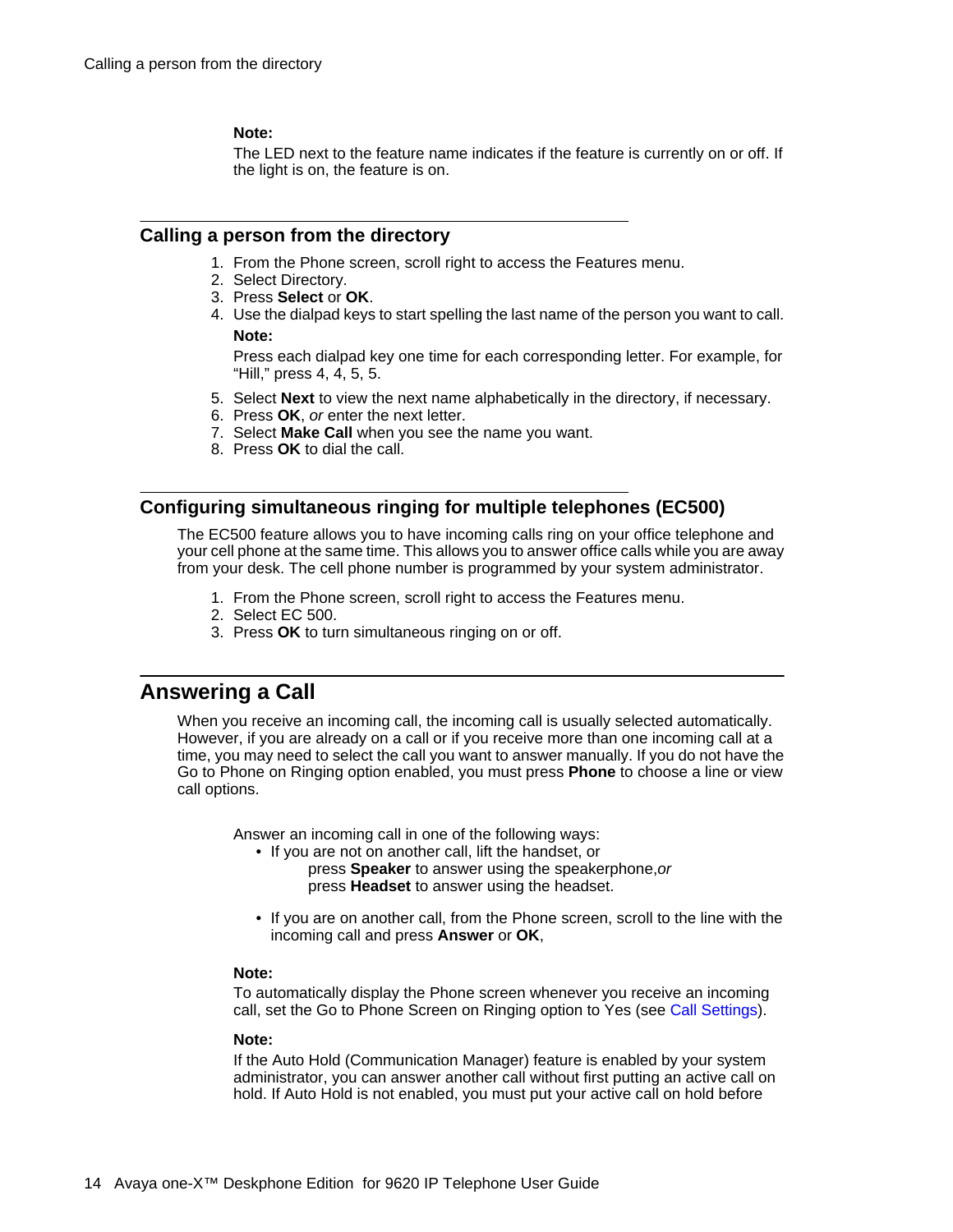answering the incoming call; otherwise, you will drop the active call when you answer the other one.

## <span id="page-14-0"></span>**Sending an incoming call directly to voicemail**

Press **To Vmail** to send an incoming call directly to voicemail.

## **Ignoring an incoming call**

Press **Ignore** to turn off the ringer for an incoming call.

## **Making a Call**

If you are not on a call, simply dial the number you want to call.

- 1. Lift the handset, press **Speaker**, *or* select an available line and press **OK**.
- 2. Dial the number you want to call.

#### **Clearing a number**

Press **Clear** to erase all dialed digits and enter a new number.

#### **Redialing a number**

1. From the Phone screen, press **Redial**.

#### **Note:**

The last number will be redialed or you will see a list of the most recent numbers that you have dialed, from which you can select one to redial.

2. Press **Call**.

#### **Note:**

See [Setting Redial Options](#page-10-0) for information on redial settings.

#### **Calling a person from the Contacts list**

- 1. Press **Contacts**.
- 2. Select the person or number you want to call.
- 3. Press **Call** or **OK**.

#### **Calling a person from the call log**

- 1. Press **Call Log**.
- 2. Select the person or number you want to call.
- 3. Press **Call** or **OK**.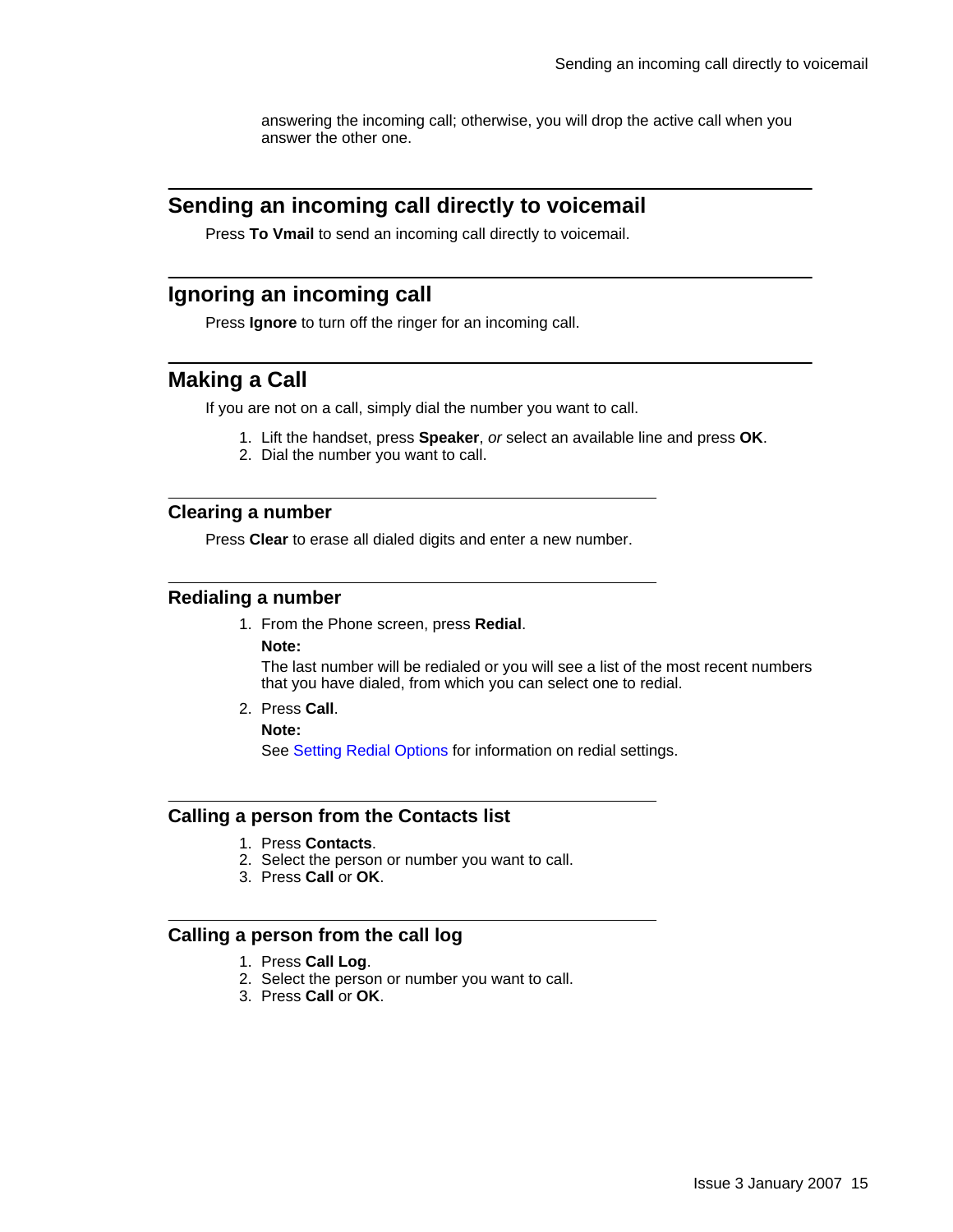## <span id="page-15-0"></span>**Muting a Call**

If a call is on mute and you switch between the handset, headset, or speakerphone, the mute will be turned off. When the Mute button light is on, the call is muted.

- 1. Press **Mute** during a call so that the other person cannot hear you.
- 2. Press **Mute** again to unmute the call.

## **Putting a Call on Hold**

- 1. Press **Phone** to view the main Phone screen, if necessary.
- 2. Select the line you want to put on hold.
- 3. Press **Hold**.

#### **Note:**

A hold timer may display when you put a call on hold. For more information, see [Configuring call timers.](#page-10-0)

4. Press **Resume** to retrieve the call.

## **Transferring a Call**

- 1. From the Phone screen, select the line you want to transfer.
- 2. Press **Transfer**.
- 3. Dial the telephone number, *or* call the person from the Contacts list, *or* call the person from the Call Log list.
- 4. Press **Complete** to transfer the call.

## **About Forwarding Calls**

You can forward your incoming calls to another number or to voicemail. If call forwarding

is turned on, a Forwarding icon  $\Box$  appears on the top line of your display screen. You can choose from a number of forwarding features, including Send All Calls and Call Forward. Listed below are examples of the most commonly used forwarding features. The forwarding features available on your phone depend on the options your system administrator has set. For more information about the options available to you, contact your system administrator.

#### **Send all calls**

When Send All Calls (SAC) is on, your incoming calls go directly to a predefined coverage number, typically your voicemail. Incoming calls ring once at your extension and then go directly to a number which is set by your system administrator. If the SAC feature is administered on your phone, a SendAll softkey appears on the Phone screen. Pressing SendAll turns Send All Calls on. If it is already on, pressing SendAll turns it off. You can also turn Send All Calls on or off by using the telephone Features list.

- 1. From the Phone screen, scroll right to access the Features menu.
- 2. Select SendAllCalls.
- 3. Press **Yes** or **OK** to turn Send All Calls on or off.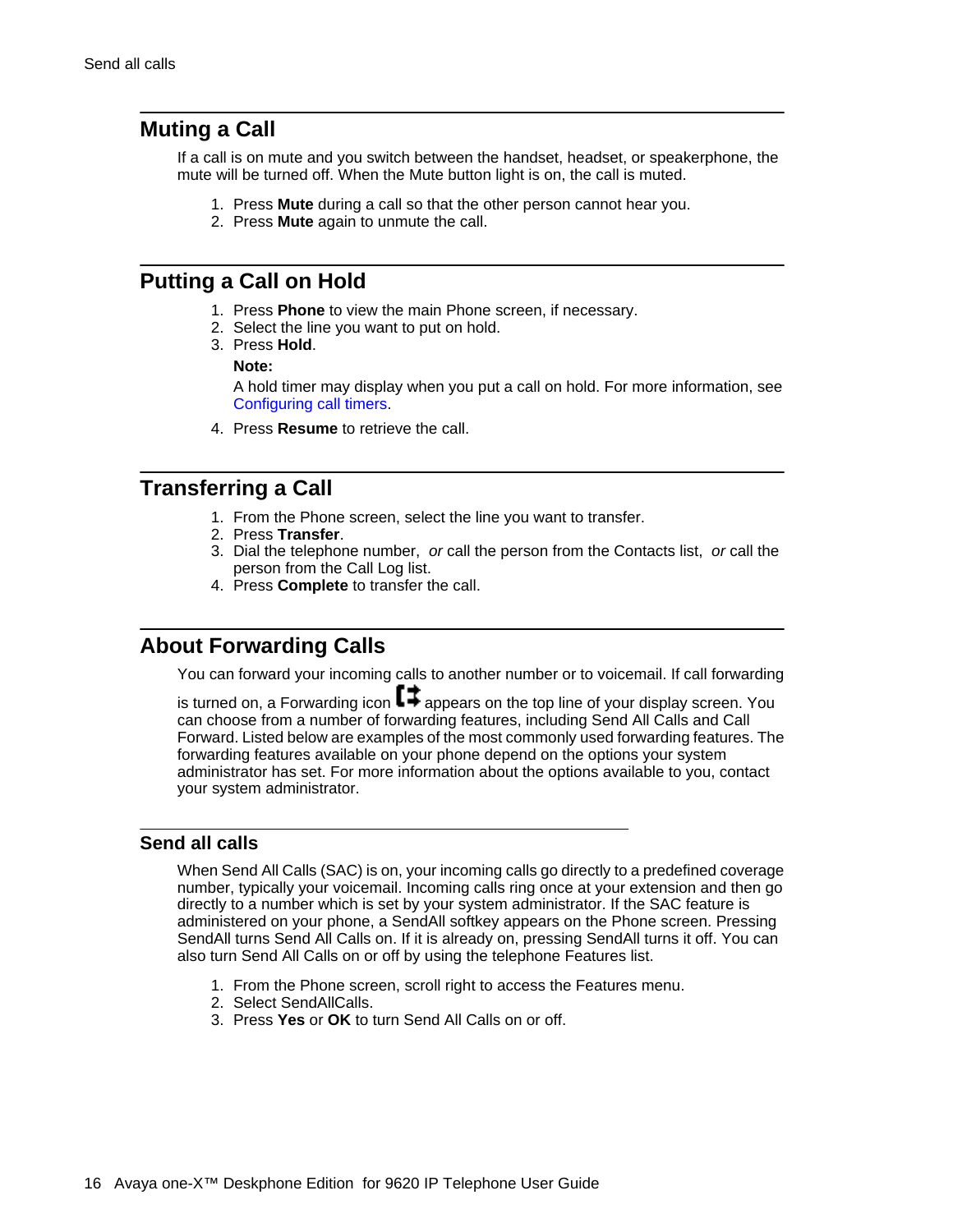### <span id="page-16-0"></span>**Call Forwarding**

The Call Forward feature allows you to set a number to which your calls will be forwarded, or turn off call forwarding if it is already on. You must enter the telephone number where the calls will be forwarded each time you use this feature.

- 1. From the Phone screen, scroll right to access the Features menu.
- 2. Select CFrwd.
- 3. Press **OK** to turn call forwarding on or to turn it off if it is already on. **Note:**

When you turn on the Call Forwarding feature, you hear a tone prompting you to enter the forwarding number.

4. Enter the number you want to forward your calls to.

**Note:**

After you enter the forwarding number, you hear a confirmation tone.

#### **Turning off call forwarding**

- 1. From the Phone screen, scroll right to access the Features menu.
- 2. Select CFrwd.
- 3. Press **Select** or **OK** to turn call fowarding off or to turn it on if it is already off. **Note:**

When you turn off the Call Forwarding feature, you hear a confirmation tone.

## **About Conference Calls**

You can use conference calls to speak with up to five people in different locations on the same call. Additional conferencing options may be available through Expanded Meet-Me Conferencing. Contact your system administrator for more information about this feature.

#### **Setting up a conference call**

- 1. From the Phone screen, select your active call.
- 2. Press **Conf**.
- 3. Dial the telephone number, *or* call the person from the Contacts list, *or* call the person from the Call Log list.
- 4. Press **Join** to add the person to the existing call.

#### **Adding a person on hold to a conference call**

- 1. From the Phone screen, select your active call.
- 2. Press **Conf**.
- 3. Select the call on hold that you want to add to the conference.
- 4. Press **Resume** to take the call off hold.
- 5. Press **Join** to add the person to the conference call.

#### **Note:**

Depending on how your telephone is administered, you may not have to press **Join** to add the person to the conference call.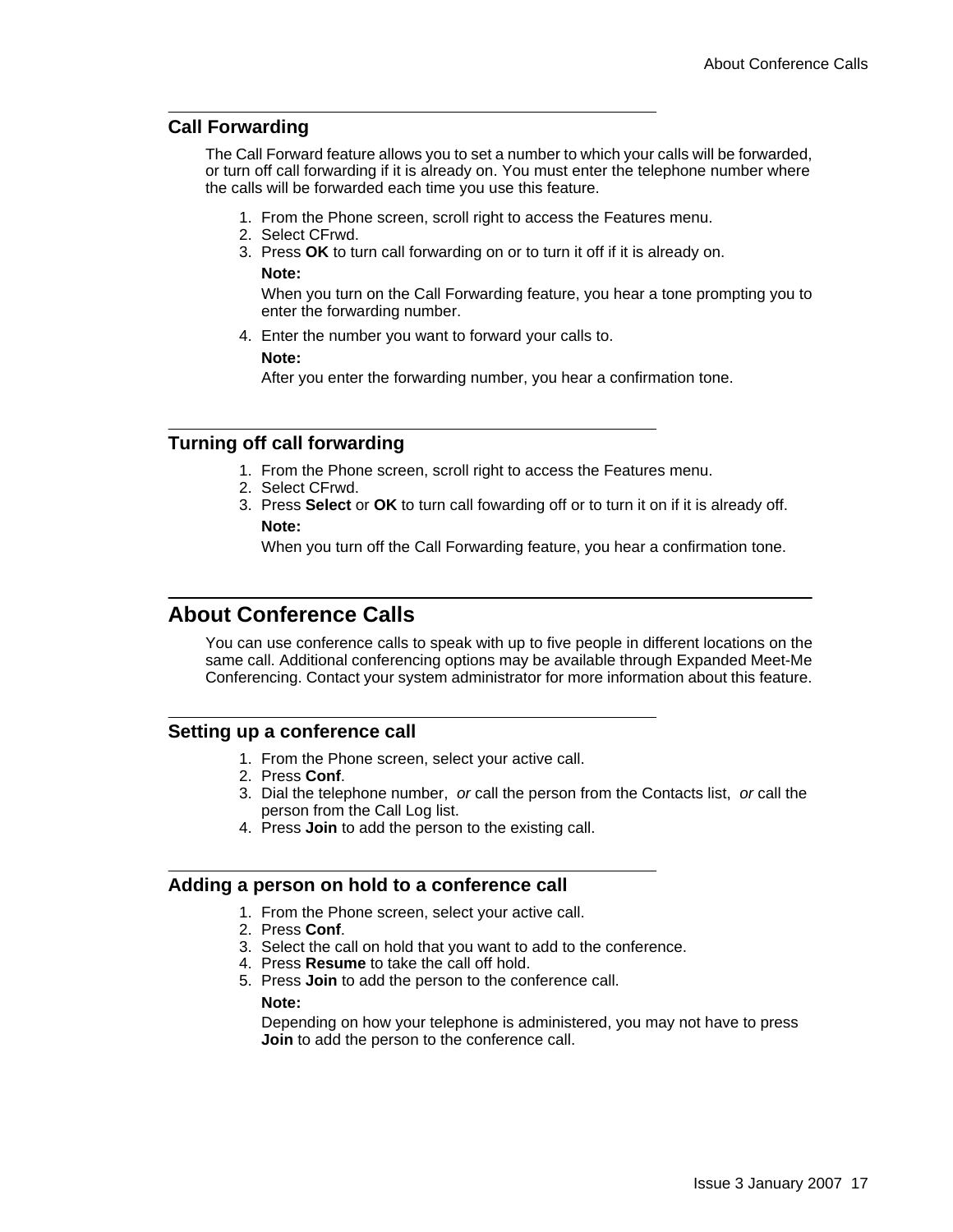#### <span id="page-17-0"></span>**Putting a conference call on hold**

1. Press **Hold** during a conference call.

#### **Note:**

When you put a conference call on hold, the other parties can still talk to each other.

2. Press **Resume** or **OK** to resume the conference call.

#### **Muting a person on a conference call**

You can silence a person on a conference call using the Silence softkey. The individual muting feature is not available on all systems. If you do not see **Silence** when you choose a person, you cannot mute that person.

- 1. From the Phone screen, press **More > Details** during a conference call.
- 2. Select the person you want to mute.
- 3. Press **Silence**.
- 4. Press **Silence** again to take the person off mute.

#### **Dropping the last person from a conference call**

- 1. From the Phone screen, select your active call.
- 2. Press **Drop**.

#### **Dropping a person from a conference call**

This feature is not available on all systems. If you do not see **Drop** when you choose a person, you cannot drop that person.

- 1. From the Phone screen, select your active call.
- 2. Press **More** then **Details**.
- 3. Select the person you want to drop.
- 4. Press **Drop**.

## **About Bridged Calls**

Your phone may show one or more bridged lines on the display screen in addition to your own lines. A bridged line typically belongs to someone else, but bridging allows you to see if that line is in use, answer calls on that line, or join a call in progress on that line from your telephone. You can also make outgoing calls on a bridged line when it is not in use.

#### **Answering a call on a bridged line**

1. Select the bridged call that you want to answer.

#### **Note:**

The Aux button label of the bridged line with the incoming call is highlighted and the Aux button LED flashes to help you identify which bridged line is ringing. The ringing line will be selected automatically if there are no other active calls. If you are on another call when a call comes in to a bridged line, you have to select the ringing line (just like for an incoming call to a primary line).

2. Press **Answer** or press the flashing Aux button.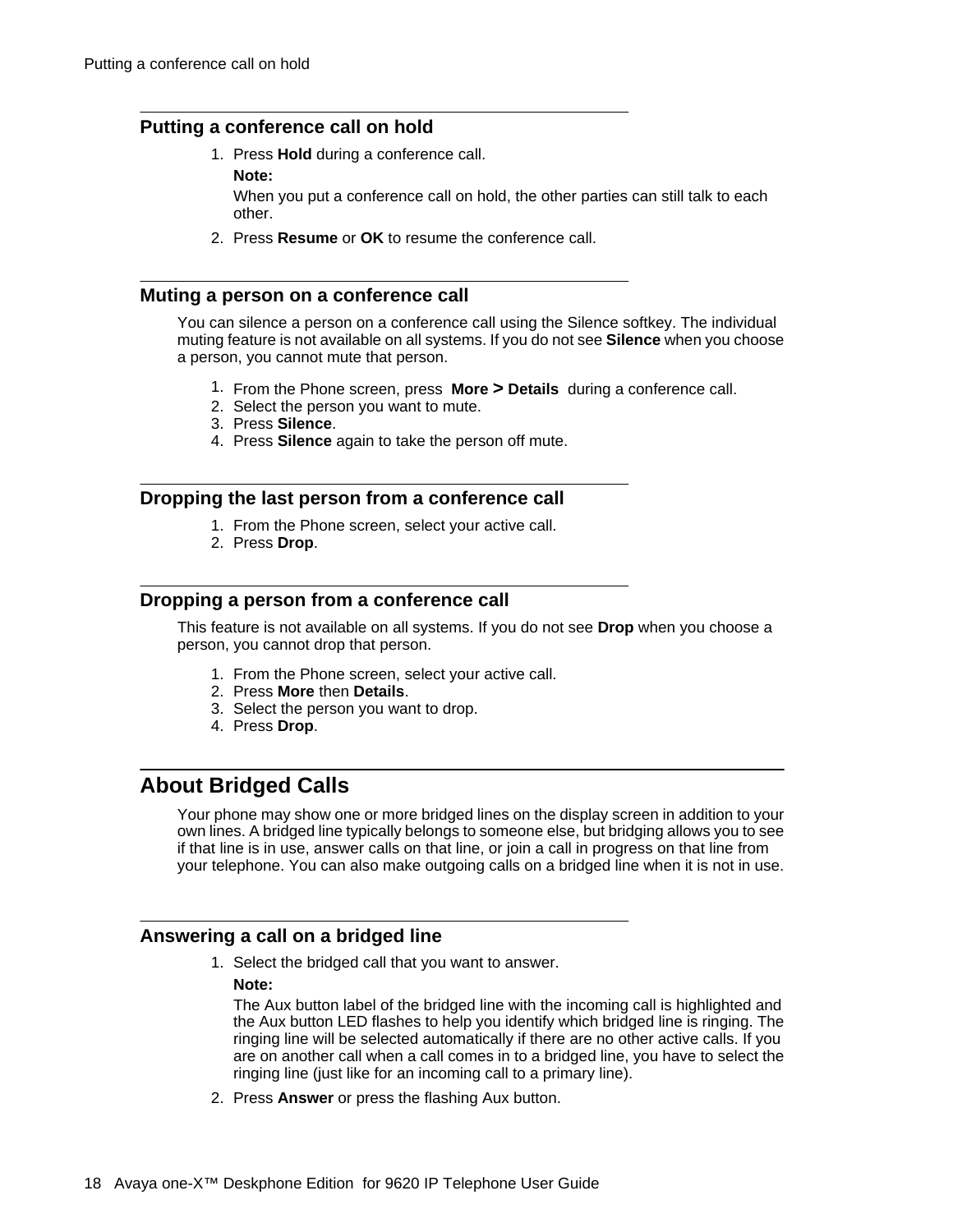#### <span id="page-18-0"></span>**Joining a call on a bridged line**

You can join an existing call on a bridged line.

- 1. Select the bridged call in progress that you want to join.
- 2. Press **Bridge**.

#### **Making an outgoing call on a bridged line**

When you make a call on a bridged line, you are using another person's line. The caller ID may show the call as coming from you or coming from the person whose line you are using. If you have any questions about how the name or extension displays to the person you are calling, contact your system administrator.

- 1. Select the bridged line you want to use.
- 2. Press **OK** to get a dial tone.
- 3. Dial the telephone number, *or* call the person from the Contacts list, *or* call the person from the Call Log list.

## **About Contacts**

You can save up to 250 names and telephone numbers. For additional information, see [Calling a person from the Contacts list.](#page-14-0)

#### **Viewing Contacts details**

- 1. Press **Contacts**.
- 2. Select the contact you want to view.
- 3. Press **Details** to see all information available for that contact.

#### **Adding a new contact**

You can add up to three numbers for a contact.

- 1. Press **Contacts**.
- 2. Press **New**.
- 3. Enter the name using the dialpad.
	- a. Press the number key that corresponds to the letter or number you want to enter until the letter or number is displayed.
	- b. Pause before entering the next character if the characters are on the same key.
	- c. Enter remaining letters or numbers.
	- d. Press **Bksp** to delete the last character.

#### **Note:**

If you want to remove a letter, number, space, or symbol that is in the middle of the text you entered, use the left and right navigation arrows to place your cursor after the character you want to remove. Once your cursor is in the correct position, press **Bksp** to remove the character to the left of the cursor.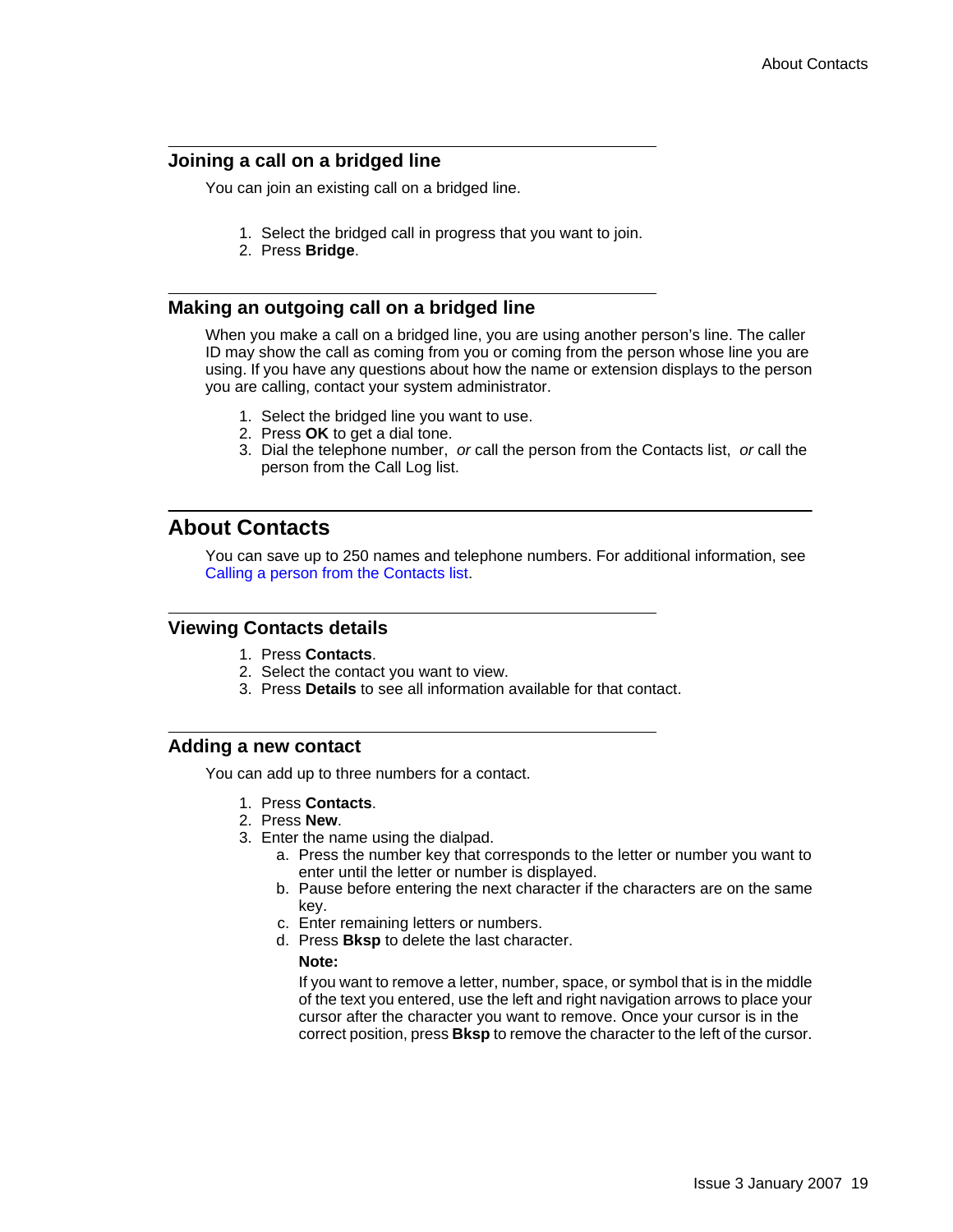- <span id="page-19-0"></span>e. Press **More > Abc** to change between upper and lower case letters or to enter numbers.
- f. Press **ABC** again to cycle through the options (Abc/123/abc/ABC) until the type you want to use is displayed.
- g. Press **More > Symbols** to enter characters that are not on your dialpad.
- h. Select the symbol you want to use.
- i. Press **OK** to select the symbol.
- j. Press **Clear** to delete all text and start over.
- 4. Select the next field.
- 5. Enter the (primary) telephone number.
- 6. Select the next field.
- 7. Select the type of number entered (general, work, mobile, home).
- 8. If you have another number for this contact, repeat Steps 5 7. You can add up to two additional numbers for this ontact.
- 9. Press **Save** or **OK**.

#### **Editing a contact**

- 1. Press **Contacts**.
- 2. Select the contact you want to edit.
- 3. Press **More > Edit** .
- 4. Choose the field you want to edit.
- 5. Use the dialpad and softkeys to make changes to the contact information.
- 6. Press **Save** or **OK**.

#### **Deleting a contact**

- 1. Press **Contacts**.
- 2. Select the contact you want to delete.
- 3. Press **More > Delete** .
- 4. Press **Delete** again to confirm.

#### **Note:**

If you press **Cancel** prior to pressing **Delete**, your contact information will not be removed.

## **About the Call Log**

You can use the Call Log to view a list of your missed calls, or separate lists of your answered, outgoing, or missed calls. When you have one or more missed calls, the Call Log button lights and the Missed Calls icon and the number of missed calls display on the top line.

#### **Viewing the call log**

1. Press **Call Log**.

**Note:**

You can go to the top of the list by pressing **Call Log** again.

2. Scroll to the right or left to view separate lists of your answered, outgoing, or missed calls lists.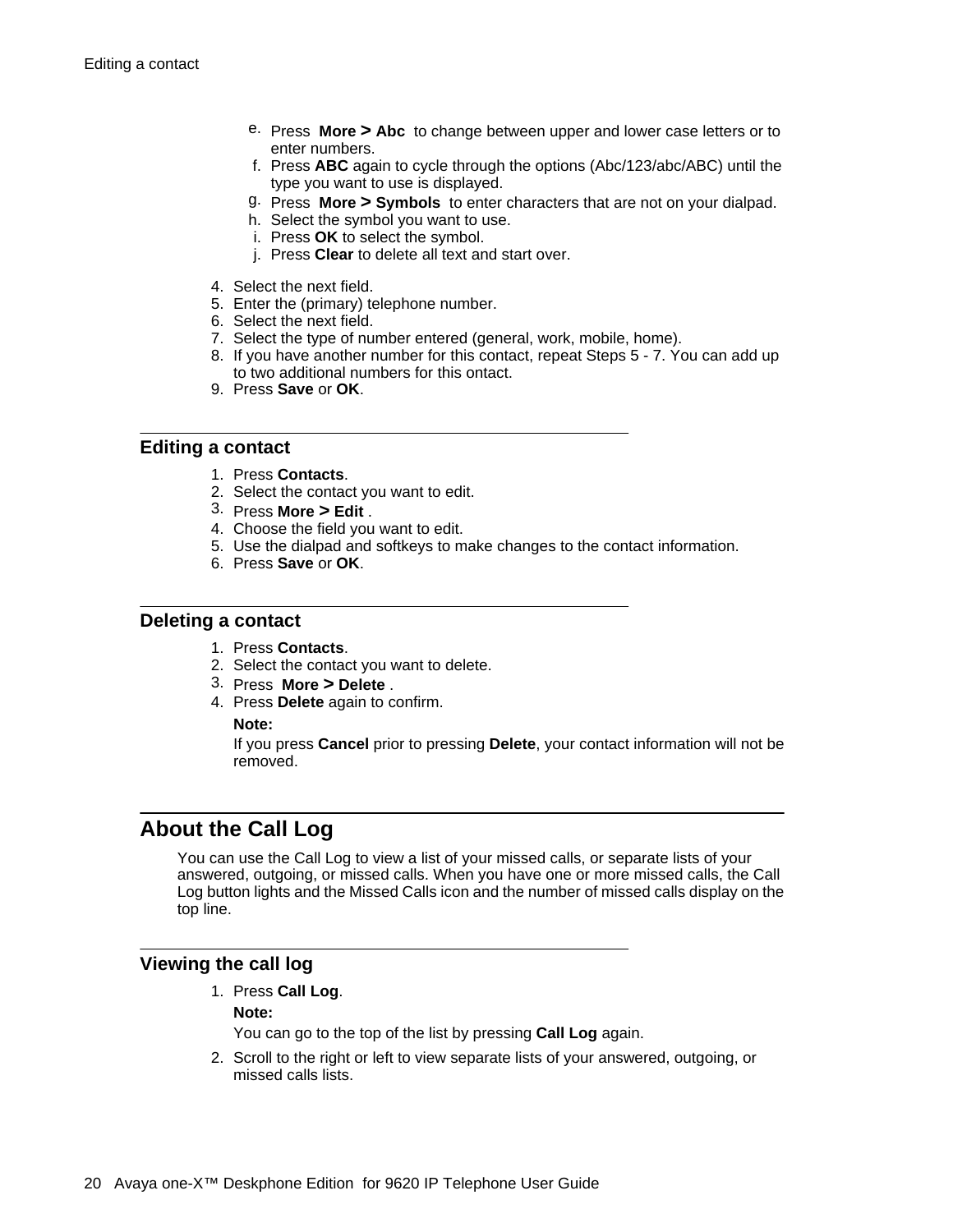#### <span id="page-20-0"></span>**Viewing call log details**

- 1. Press **Call Log**.
- 2. Select the number you want to view.
- 3. Press **Details**.
- 4. Press **Back** to return to the list view.

#### **Adding an entry from the call log to your Contacts list**

- 1. Press **Call Log**.
- 2. Select the number you want to add to your Contacts list.
- 3. Press **+Contact**.
- 4. Edit name and telephone number, if necessary.
- 5. Press **Save**.

#### **Removing an entry from the call log**

- 1. Press **Call Log**.
- 2. Select the number you want to delete.
- 3. Press **More > Delete** .
- 4. Press **Delete** again to confirm, *or* press **Cancel** if you do not want to delete it .

#### **Clearing all entries from the call log**

Clearing all entries from a call log deletes all of the entires. For example, if you are viewing the Outgoing Calls list, only outgoing calls are deleted from the call log. However, if you are viewing the All Calls list, pressing Clear All deletes all calls from the call log.

- 1. Press **Call Log**.
- 2. Select the list you want to delete.
- 3. Press **More > Clear All** to delete all of the entries in the list you are viewing.
- 4. Press **Clear All** again or **OK** to confirm.

#### **Turning off call logging**

You can turn call logging on or off. If you have bridged call appearances on your phone, you can choose whether or not to include calls to your bridged lines in your call log.

- 1. Press **Avaya Menu**.
- 2. Select Options & Settings or Phone Settings.
- 3. Press **Select** or **OK**.
- 4. Select Application Settings.
- 5. Press **Select** or **OK**.
- 6. Select the type of call logging you want to turn off.

#### **Note:**

To turn logging of bridged lines on or off, select Log Bridged Calls and press **Change** or **OK**.

- 7. Press **Change** or **OK** to turn call logging on or off.
- 8. Press **Save**.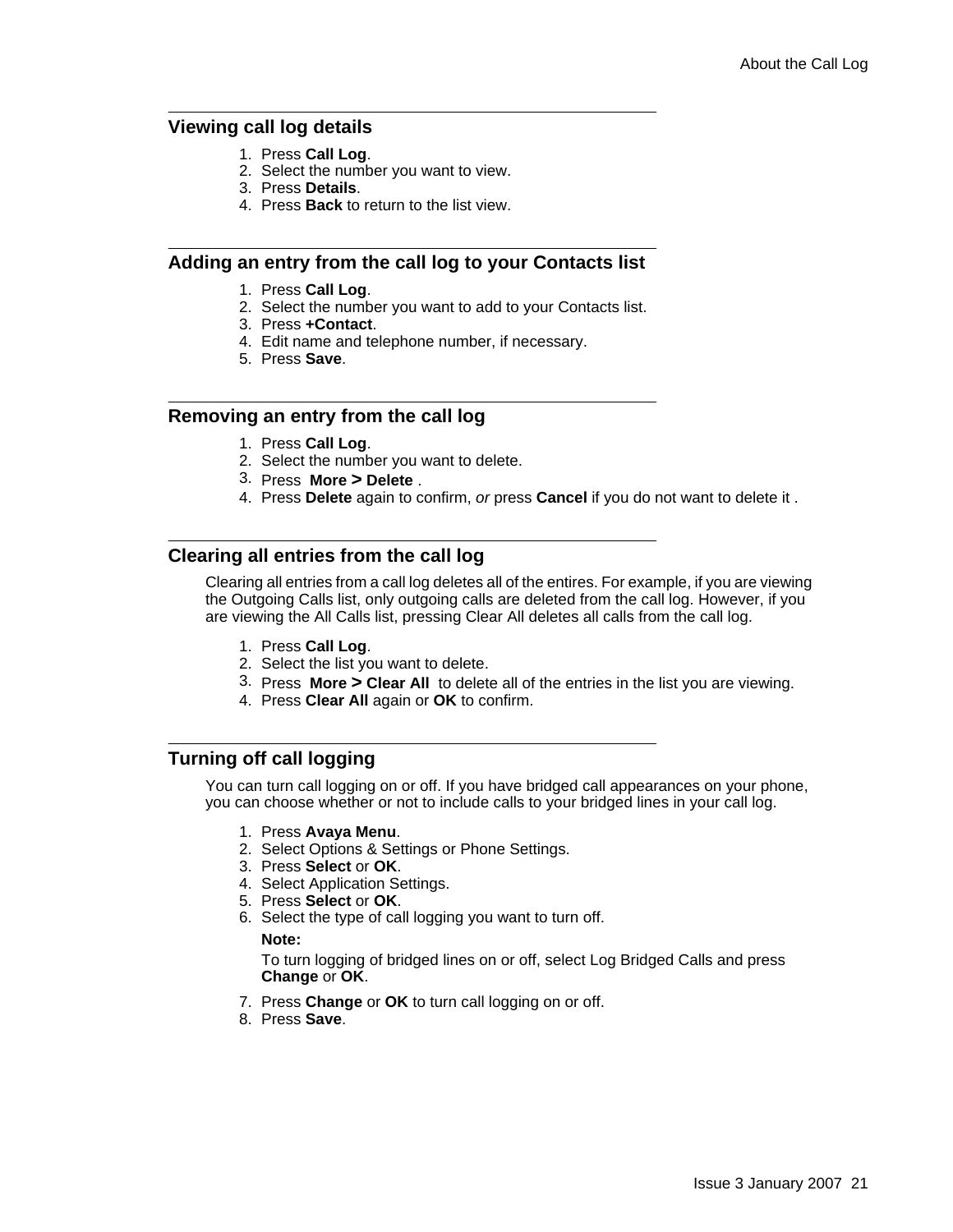## <span id="page-21-0"></span>**Getting Your Messages**

Press the **Message** button to connect directly to your voicemail system. The lighted Message button and a red light on the upper right-hand corner of your telephone indicate when you have messages waiting. Your messages are an administered function. Contact your system administrator with any questions.

#### **Logging into your voicemail**

- 1. To log in to your voicemail, press the **Message** button.
- 2. Follow the voice prompts from your voicemail system.

## **About logging in to your telephone**

Logging in and out maintains your preferences, call information, and options if you share a telephone with other users. Log out to prevent unauthorized use of your telephone during an absence.

#### **Logging in to your telephone**

Log in from the initial screen when it prompts you for your extension.

- 1. Enter your extension.
- 2. Press **Enter** or **OK**.
- 3. Enter your password.
- 4. Press **Enter** or **OK**.

#### **Logging out of your telephone**

- 1. Press **Avaya Menu**.
- 2. Select Log Out.
- 3. Press **Log Out** or **OK**.
- 4. Press **Log Out** again to confirm.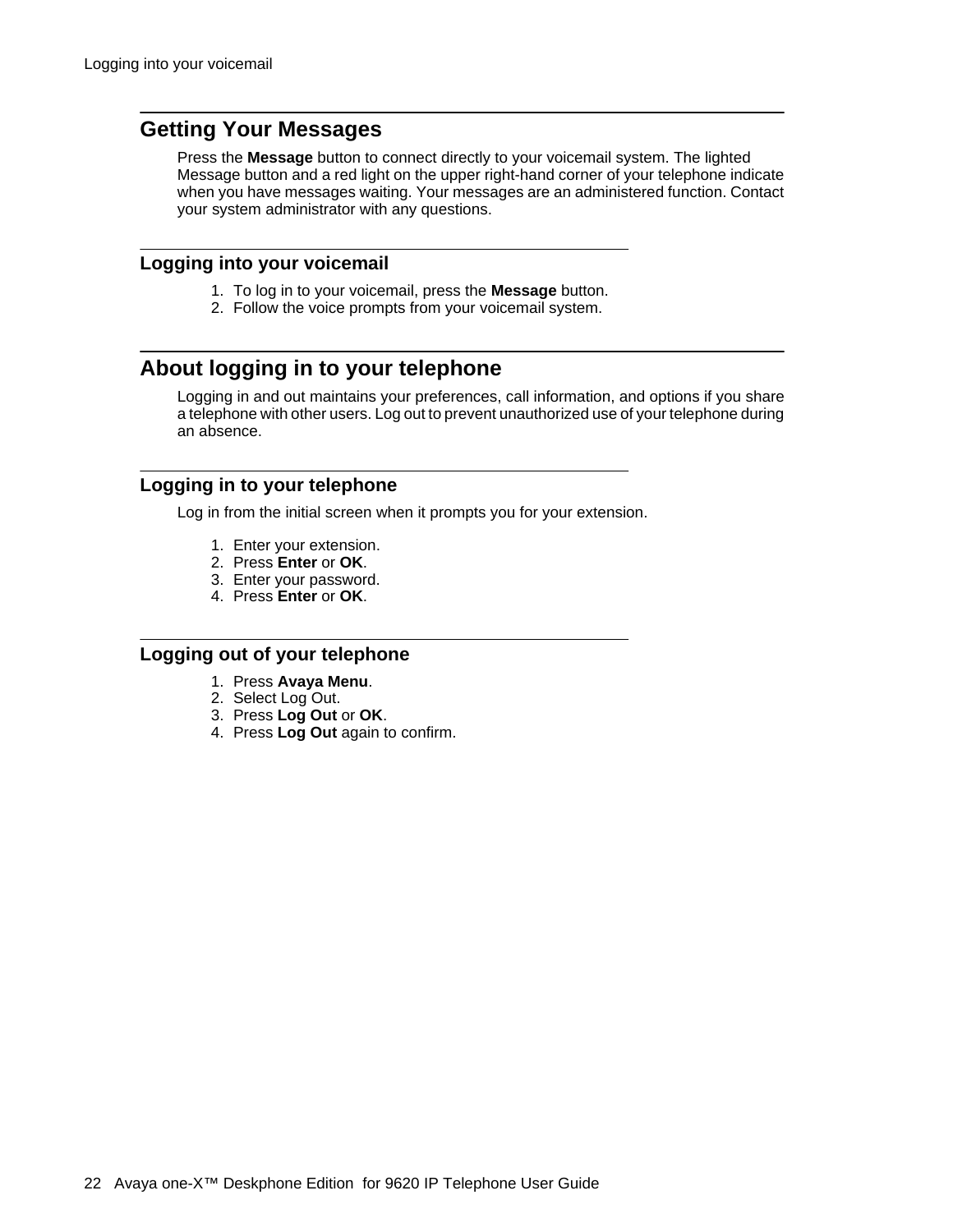## **Index**

## <span id="page-22-0"></span>**A**

| Avaya Menu |  |
|------------|--|
|            |  |
|            |  |
|            |  |
|            |  |
|            |  |

## **B**

| <b>Bridged Calls</b>       |  |
|----------------------------|--|
|                            |  |
|                            |  |
|                            |  |
| <b>Browser</b>             |  |
|                            |  |
|                            |  |
| <b>Button Click Sounds</b> |  |
|                            |  |
| <b>Button Labels</b>       |  |
|                            |  |
|                            |  |

## **C**

| Calling a Person            |  |
|-----------------------------|--|
|                             |  |
|                             |  |
|                             |  |
| Call Log                    |  |
|                             |  |
|                             |  |
|                             |  |
|                             |  |
|                             |  |
|                             |  |
|                             |  |
| <b>Call Timers</b>          |  |
|                             |  |
| <b>Conference Calls</b>     |  |
|                             |  |
| adding a person on hold 17  |  |
|                             |  |
| dropping the last person 18 |  |
|                             |  |
| putting a call on hold 18   |  |
|                             |  |
|                             |  |

| Contacts                          |  |
|-----------------------------------|--|
|                                   |  |
|                                   |  |
| adding contacts from the call log |  |
| 21                                |  |
|                                   |  |
|                                   |  |
|                                   |  |
| <b>Contacts List</b>              |  |
|                                   |  |
|                                   |  |

#### **D**

| Directory            |    |
|----------------------|----|
|                      |    |
| Display              |    |
| adjusting brightness | 11 |

## **E**

| Error Tones |    |
|-------------|----|
|             | 12 |

## **F**

| Features                |  |
|-------------------------|--|
|                         |  |
|                         |  |
| Forwarding              |  |
|                         |  |
|                         |  |
| <b>Forwarding Calls</b> |  |
|                         |  |
|                         |  |

## **G**

```
Go To Phone Screen Options on Calling
   setting............................................ 10
Go To Phone Screen Options on Ringing
   setting............................................ 10
```
## **H**

Hold

conference calls............................. [18](#page-17-0)